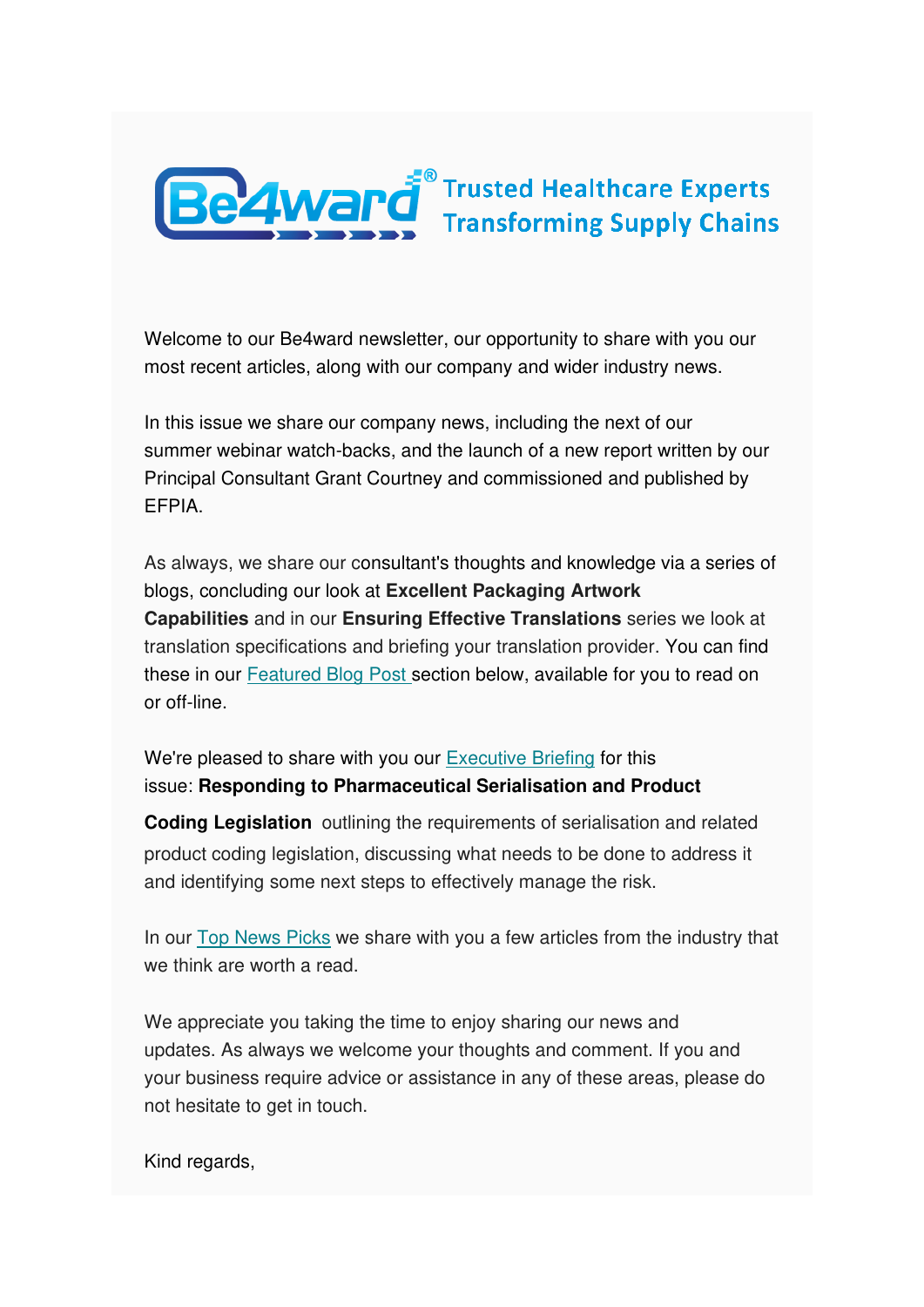

The team at Be4ward



# **Be4ward Company News**



### **Be4ward and EFPIA publish report highlighting the benefits of FMD in the hospital setting**

Be4ward Principal Consultant Grant Courtney has researched and written a new report published by EFPIA (The European Federation of Pharmaceutical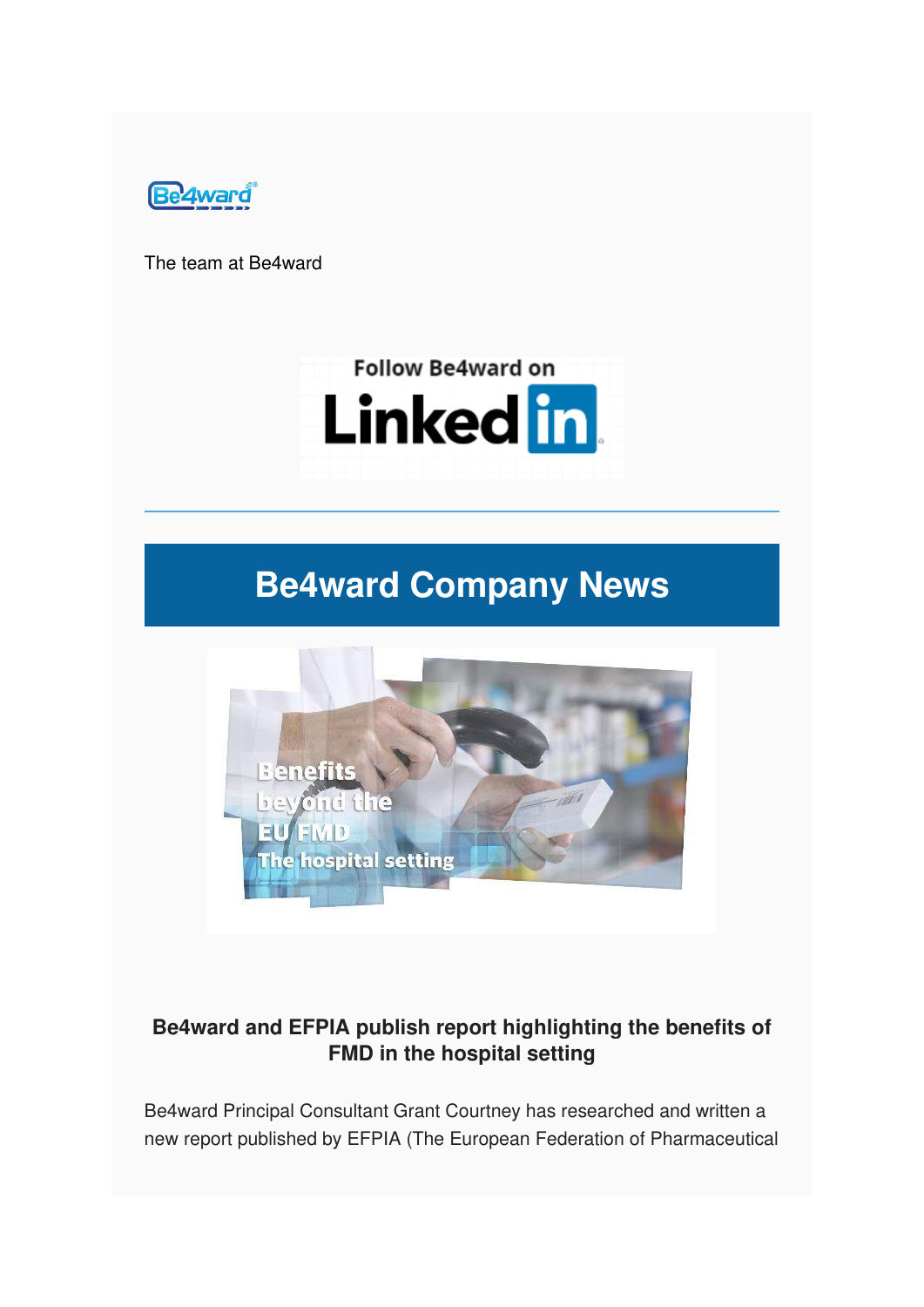Industries and Associations), which looks beyond the prevention of falsified medicines to understand what other benefits can be gained in the hospital setting.

The EU FMD, introduced to prevent fake medicines, has also brought about the standardisation of medicinal product identification and common 2D barcodes on all prescription medicinal packs. This enables hospitals to leverage further benefits opportunities which were difficult to achieve before this level of harmonisation and barcoding prevalence.

The report, commissioned by EFPIA, illustrates how benefits exist at all points across the hospital supply, where the EU FMD pack is handled, stored and processed including in: Logistics, Manufacture & transformation and Clinical.

The use of barcoding and product identification brings impressive financial benefits to those hospitals which leverage them. In one hospital alone they were able to save £4 million through the reduction of over ordering products. These savings can be used to offset the costs of implementing and operating the EU FMD within the hospital setting.

Applications of a standardised 2D barcode go beyond supply chain efficiencies and increasing patient safety, having impacts on clinical effectiveness and new payment models. These barcodes even open up the opportunity to digitally web enable products allowing the provision of live data and services directly to the healthcare provider.

[Read Report Here](https://www.be4ward.com/benefits-beyond-eu-falsified-medicines-directive/)

[Read Grant's EFPIA guest b](https://efpia.eu/news-events/the-efpia-view/blog-articles/introducing-the-new-report-benefits-beyond-the-eu-falsified-medicines-directive-the-hospital-setting/)log post

# **Be4ward Published**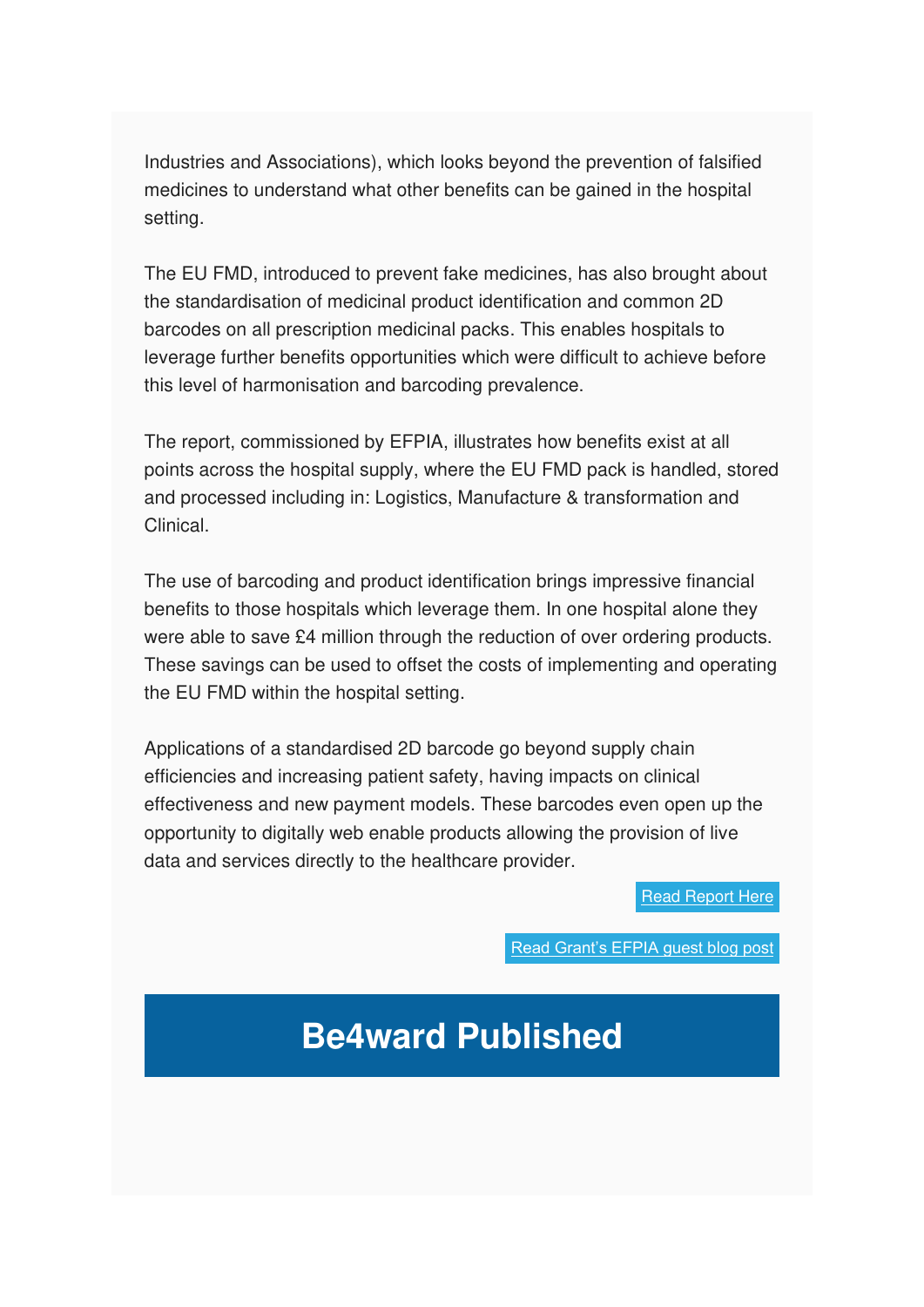PATIENT SAFETY

# **Falsified medicines and** the hospital setting

The EU Falsified Medicines Directive (EU FMD) introduced new requirements for hospitals to verify the authenticity of prescription medicines. A year on and hospitals are working to reduce the cost impacts and starting to leverage significant additional benefits. A new report published by Be4ward, the supply chain transformation consultancy, looks beyond the prevention of falsified medicines to understand what other benefits can be gained in the hospital setting.

by the EU FMD was in uslicinus are offen parent<br>in primiinty arbisting deve<br>cs. Withe this is true, it is<br>in the very multi-read the 67 million<br>It's EU tox<br>Imbded b

Retween 2013-2017 there were 400 incidents of falsification reported in the EU and following an Interpol operation in 2017, nearly €7 million<br>medicines were seized at the EU border.

60 | WWW.CUNICALSERVICESTOLIBANLICOM



w the EU FMD Im

OCTOBER 232



Moving b

as imaginated the

Benefit types and where

The Be4ward / EFPIA report as featured in this month's Clinical Services Journal. Read the full article [here.](https://content.yudu.com/web/1u0jl/0A1up6l/CSJ-October-2020/html/index.html?page=60&origin=reader)

#### REGULATORY AFFAIRS

### **FMD alerts in 2020:** where we are a year into legislation

It's been more than a year since EU FMD came into force in February 2019 and, after initial<br>roblen's bedding in the new systems, take allers remain a problem, proventing the realisation<br>the full benefits of the directive



#### manufacturing **CHEMIST** DIGITAL SOLUTIONS

#### **REACH THE GLOBAL AUDIENCE THAT MATTERS TO YOUR PRODUCTS AND SERVICES**

Promote your company's products and services to a global and captive audience including senior management involved in the production, packaging and marketing within the largest pharmaceutical organisations around the world



David Hirsh<br>1: +44 (0) 207 193 1345<br>1: david: Phocemedia.co Don Phares<br>t: +44 (0) 207 193 3219



PATIENT BAFETY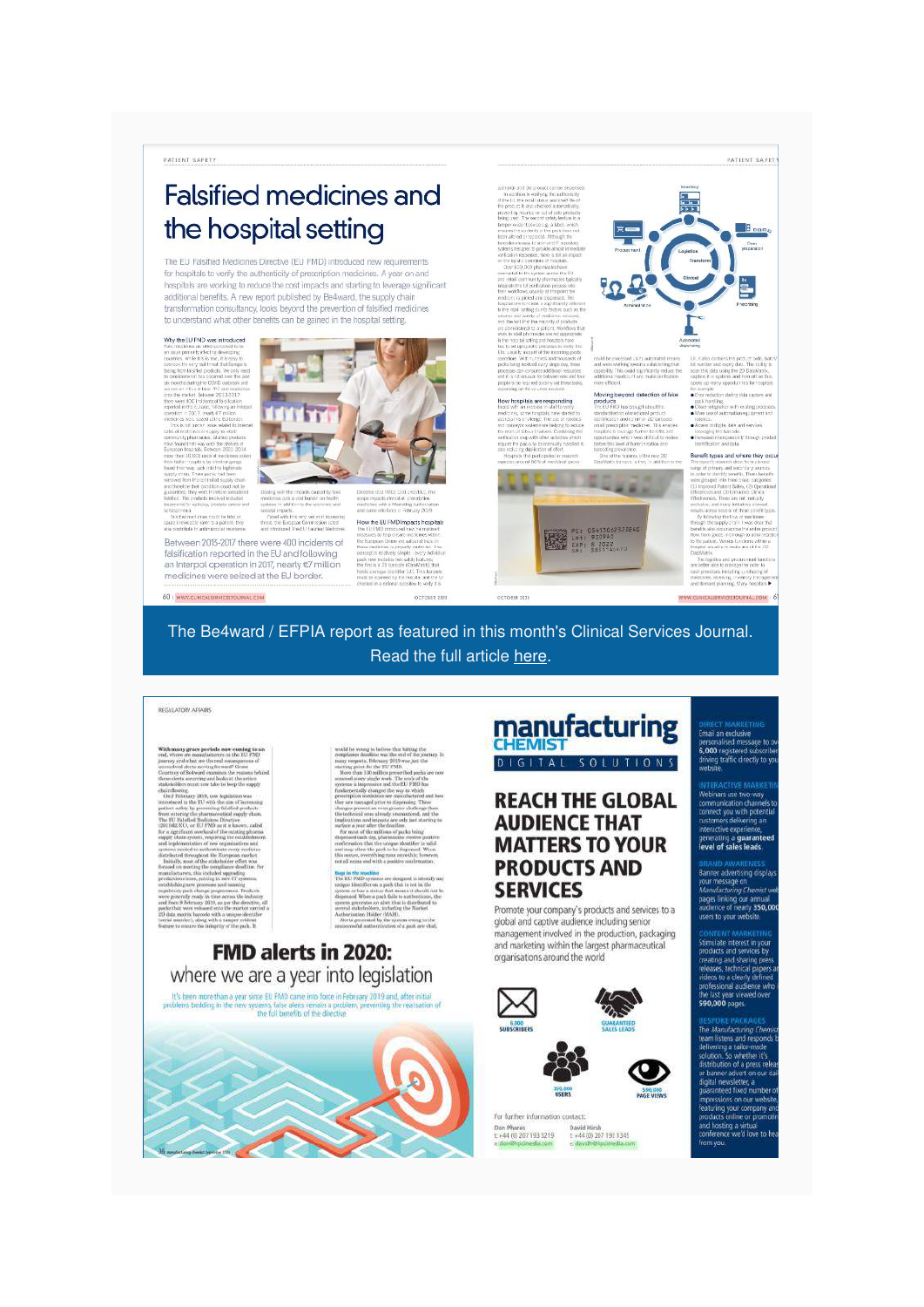Grant Courtney's article FMD Alerts in 2020 *–* where we are a year into legislation featured in the September issue of Manufacturing Chemist – Read the full article [here.](https://content.yudu.com/web/fiqy/0A3zgsi/manuchemistsept20/html/index.html?page=36&origin=reader)



**Making Pharmaceuticals Webinar** 

**Developing and Sustaining Excellent Packaging Labelling and Artwork Capabilities - Andrew Love**

**Making Pharmaceutical Packaging that is Easy for Elderly People to Open – Stephen Wilkins**

**View On Demand**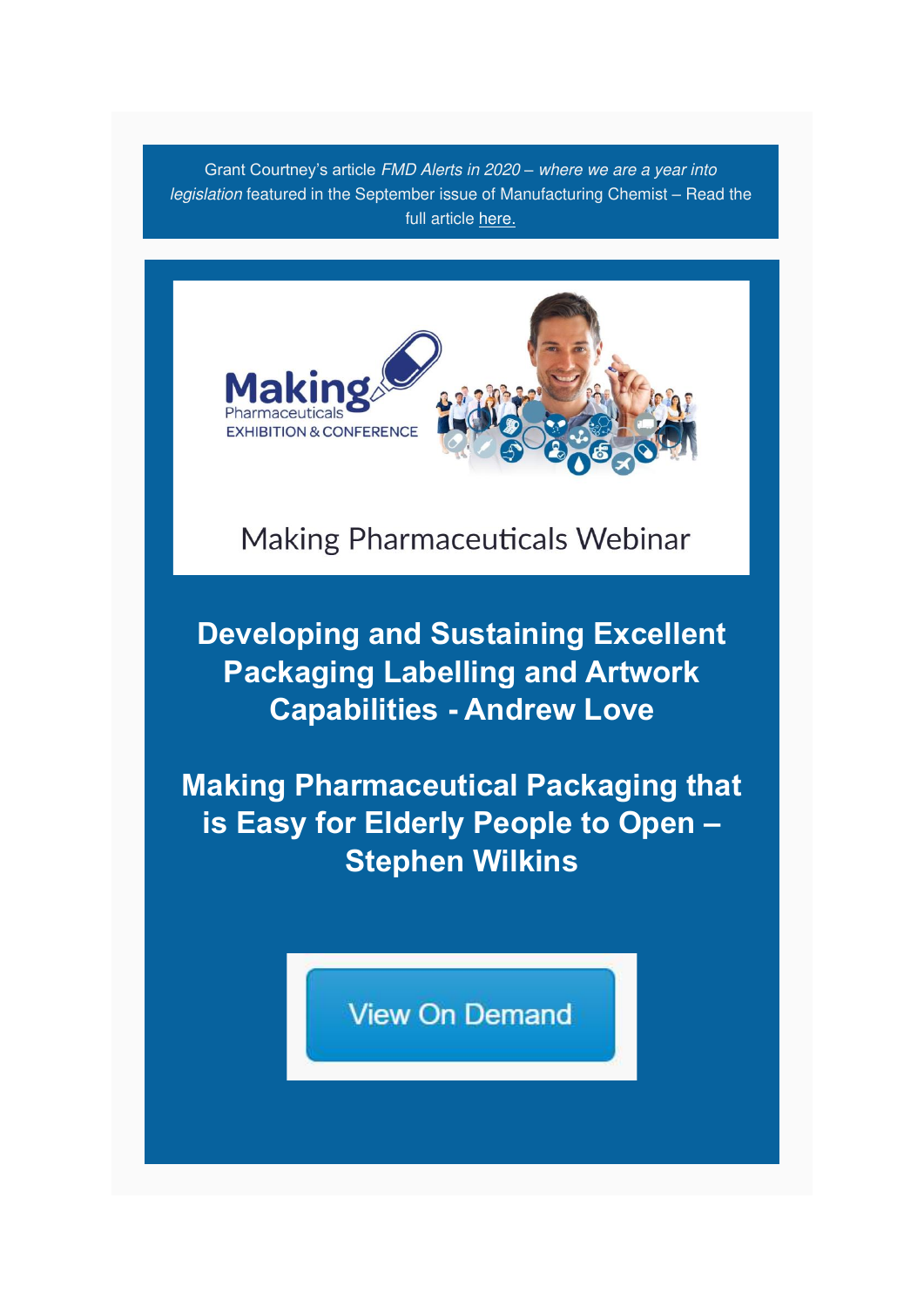\* please note, as this is a watch-back the interactive chat and Q&A function is not available



# **Company Blog Posts**

### **EXCELLENT PACKAGING ARTWORK CAPABILITIES PART 5 – LEADERSHIP, GOVERNANCE AND TECHNOLOGY**

By Stephen McIndoe- VP of Be4ward

In part 4 of my blog series on how to create excellent packaging artwork capabilities, I looked at the third of our defined processes, Supporting Processes and the influencing aspects of organisation design. Here in the final part five I will look at our final two capabilities: the importance of establishing the right inclusive leadership and governance and the role technology plays in establishing artwork capabilities.

[>> Read it offline](https://us5.campaign-archive.com/?u=e26c7f2af713739ac392fa0ba&id=3791b25595#SM%20Blog)

[Read it online](https://www.be4ward.com/blogstephenmcindoe/2020/07/27/excellent-packaging-artwork-capabilities-part-5-leadership-governance-and-technology/)

### **ENSURING EFFECTIVE TRANSLATIONS – TRANSLATION SPECIFICATIONS**

By Andrew Love - VP of Be4ward

As we hit the halfway mark in this series of blogs covering the basics on Ensuring Effective Translations, the next set of tips guide you through establishing a set of standards for working with your translation provider.

[>> Read it offline](https://us5.campaign-archive.com/?u=e26c7f2af713739ac392fa0ba&id=3791b25595#ALBlog1)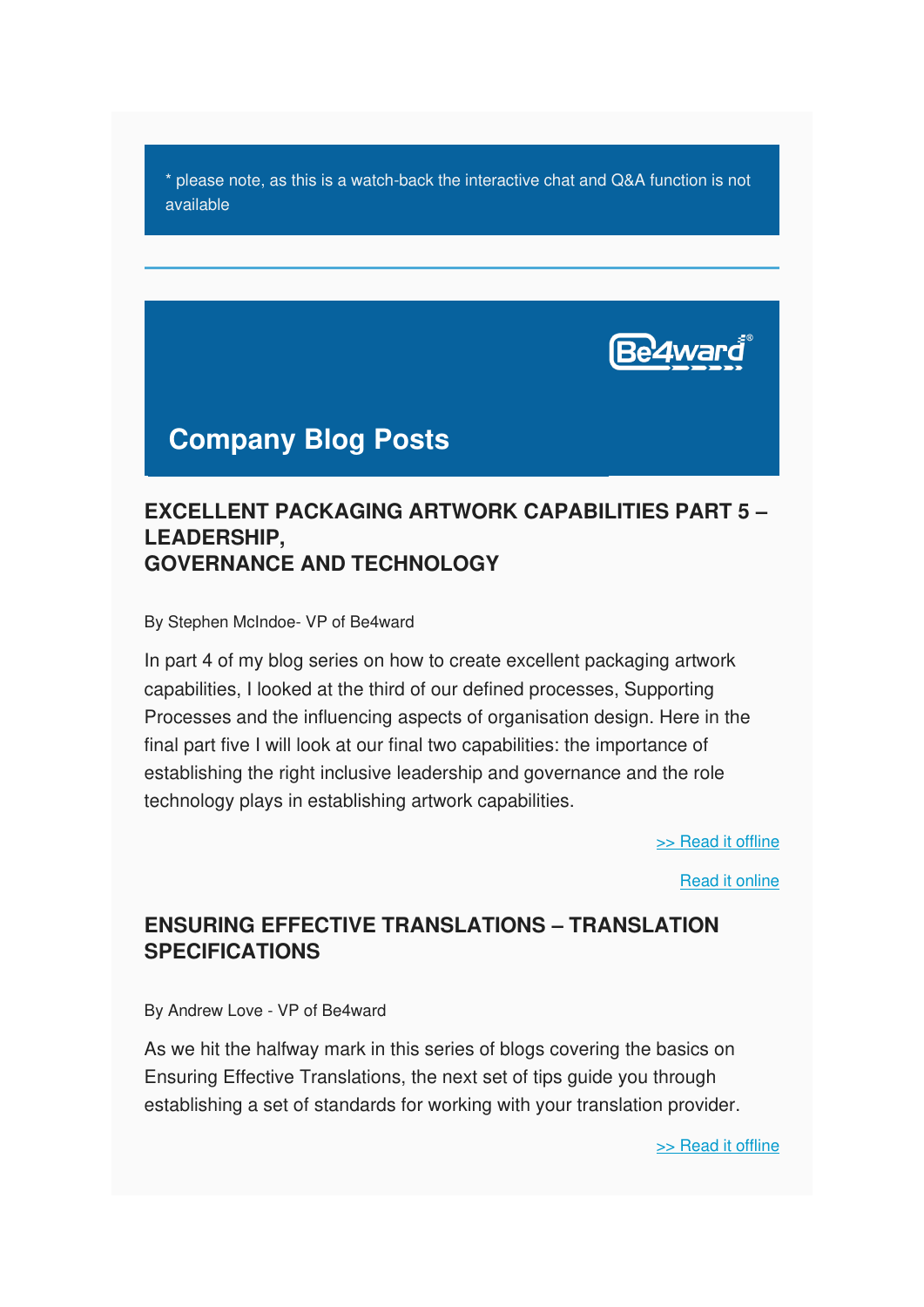[>> Read it offline](https://us5.campaign-archive.com/?u=e26c7f2af713739ac392fa0ba&id=3791b25595#AL%20Blog2)

[Read it online](https://www.be4ward.com/blogandrewrlove/2020/09/28/ensuring-effective-translations-briefing-your-translation-provider/)

### **ENSURING EFFECTIVE TRANSLATIONS – BRIEFING YOUR TRANSLATION PROVIDER**

#### By Andrew Love - VP of Be4ward

Continuing this series of blogs expanding on Ensuring Effective Translations, the next set of tips are to help you make sure that the information you are giving to your service provider is well organised and clear.



# **Responding to Pharmaceutical Serialisation & Product Coding Legislation**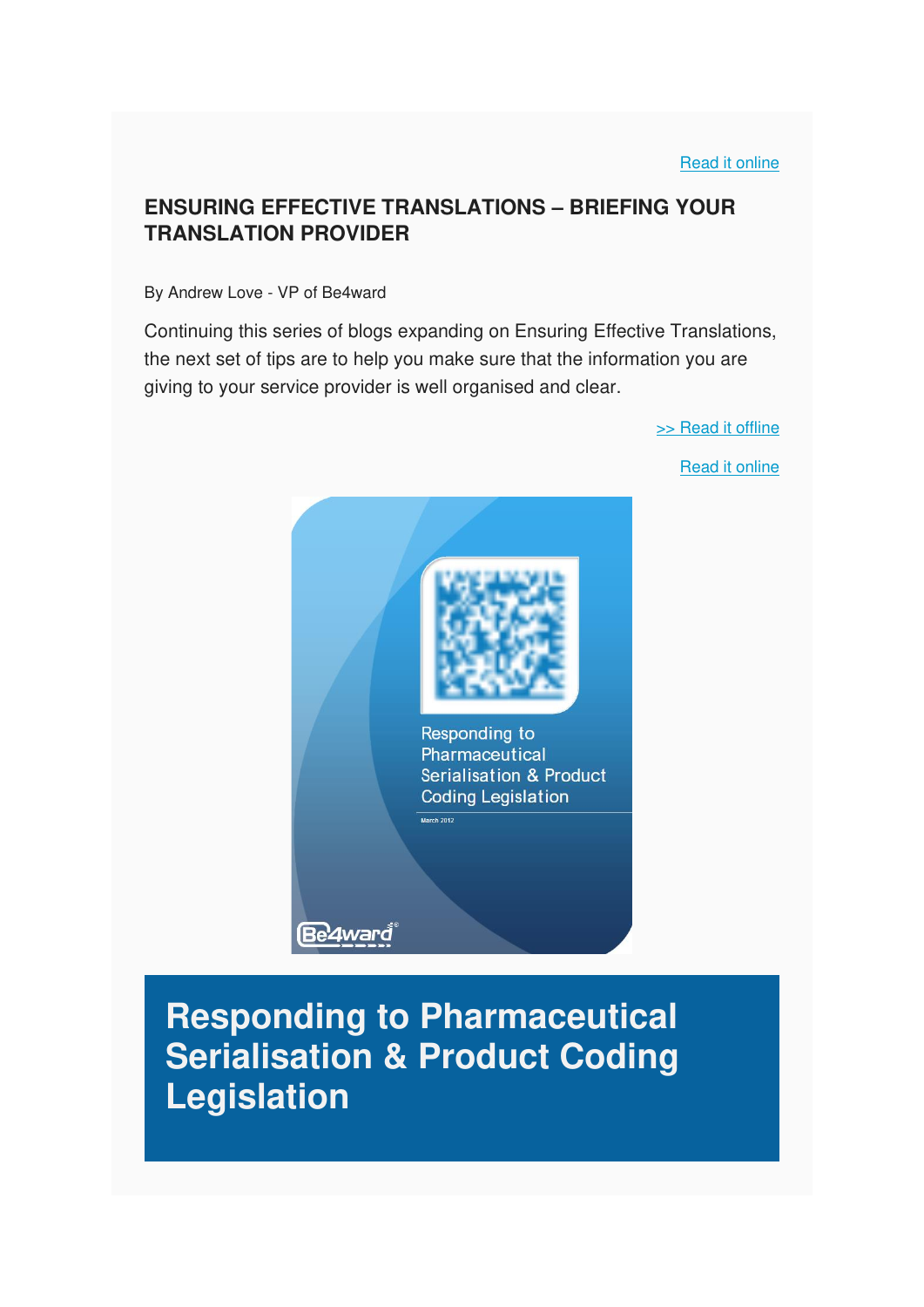#### **EXECUTIVE SUMMARY** Stephen McIndoe

Andrew Love

Pharmaceutical product serialisation legislation is being developed and approved across the world to ensure patient safety and prevent fraud. Achieving this across the supply chain is a major and very costly undertaking. Failure to comply with these legislative requirements will mean that pharmaceutical companies will not be able to sell products in the affected markets.

Serialisation legislation requires that every product pack is uniquely identified and registered in an external agency database, together with information about the product contained in the pack. Depending on the particular legislation, it may also be necessary to update the external agency database with product movement and change of ownership information, a significantly more complex requirement.

Whilst some pharmaceutical companies understand this legislation and have a clear strategy and program of capability implementation under way, others do not.

This white paper outlines the requirements of serialisation and related product coding legislation, discusses what needs to be done to address it and identifies some next steps to effectively manage the risk.

# [Read the Executive Briefing to learn more](https://mcusercontent.com/e26c7f2af713739ac392fa0ba/files/5f5fa2e8-0e35-46fa-9f61-ad9b9251f251/Responding_to_Pharma_Serialisation_Product_Coding_Legislation_Be4ward_1_.pdf)

[>> Read it offline](https://us5.campaign-archive.com/?u=e26c7f2af713739ac392fa0ba&id=3791b25595#Executive%20Briefing) 

# **Top News Picks**

We share some of the latest worldwide news picks, on topics related to Serialisation, Artwork, Proofreading, Packaging and Supply Chain Optimisation. Here are links to some of the many recently shared articles in the industry that we think are worth your time.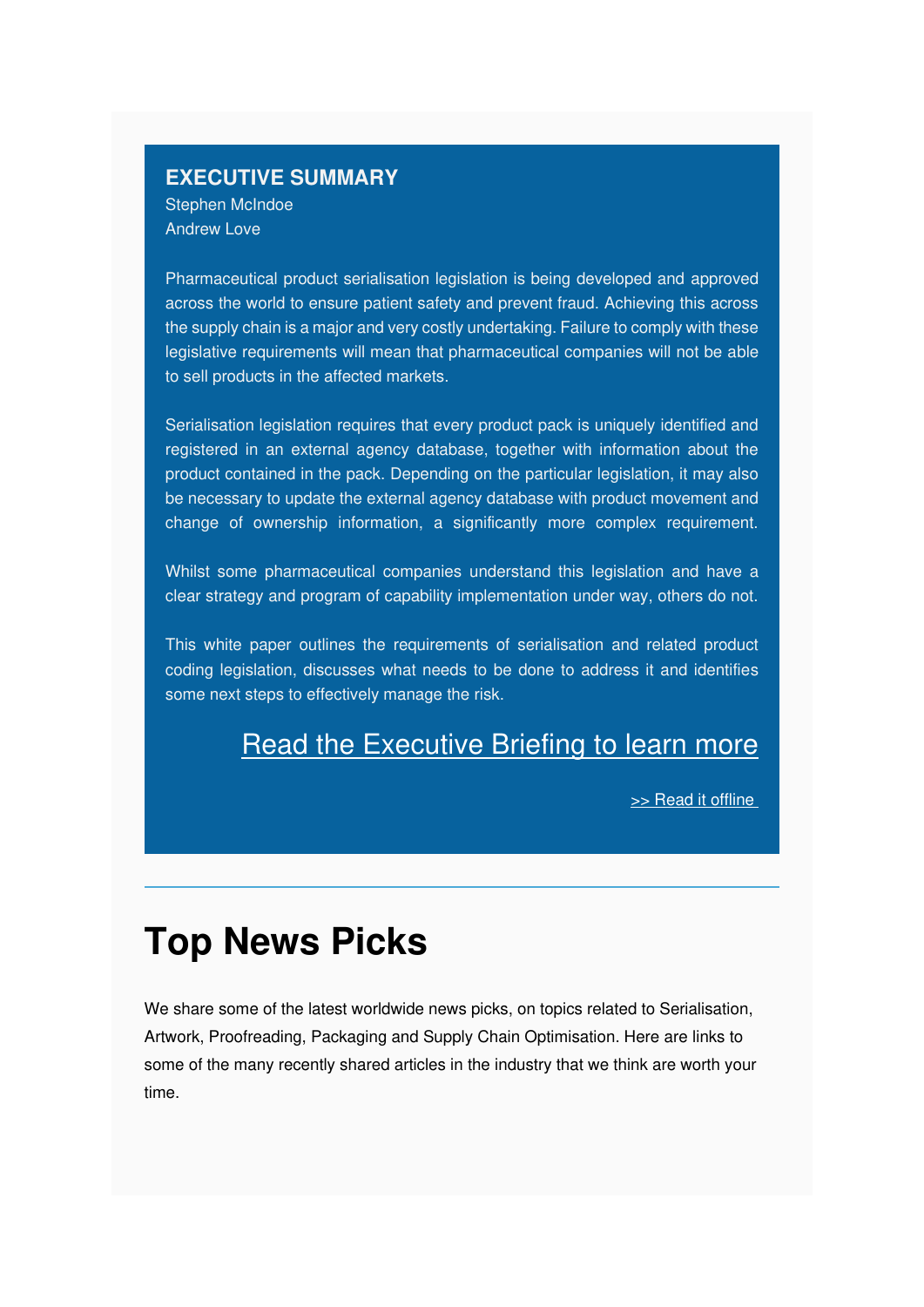

# **We must prepare supply chains for future COVID-19 vaccines and therapeutics**

By [TOM WOODS](https://blogs.worldbank.org/team/tom-woods) for World Bank Blogs

Nothing would undermine delivery of successful COVID-19 (coronavirus) vaccines and therapeutic treatments faster than the emergence of fake vaccines.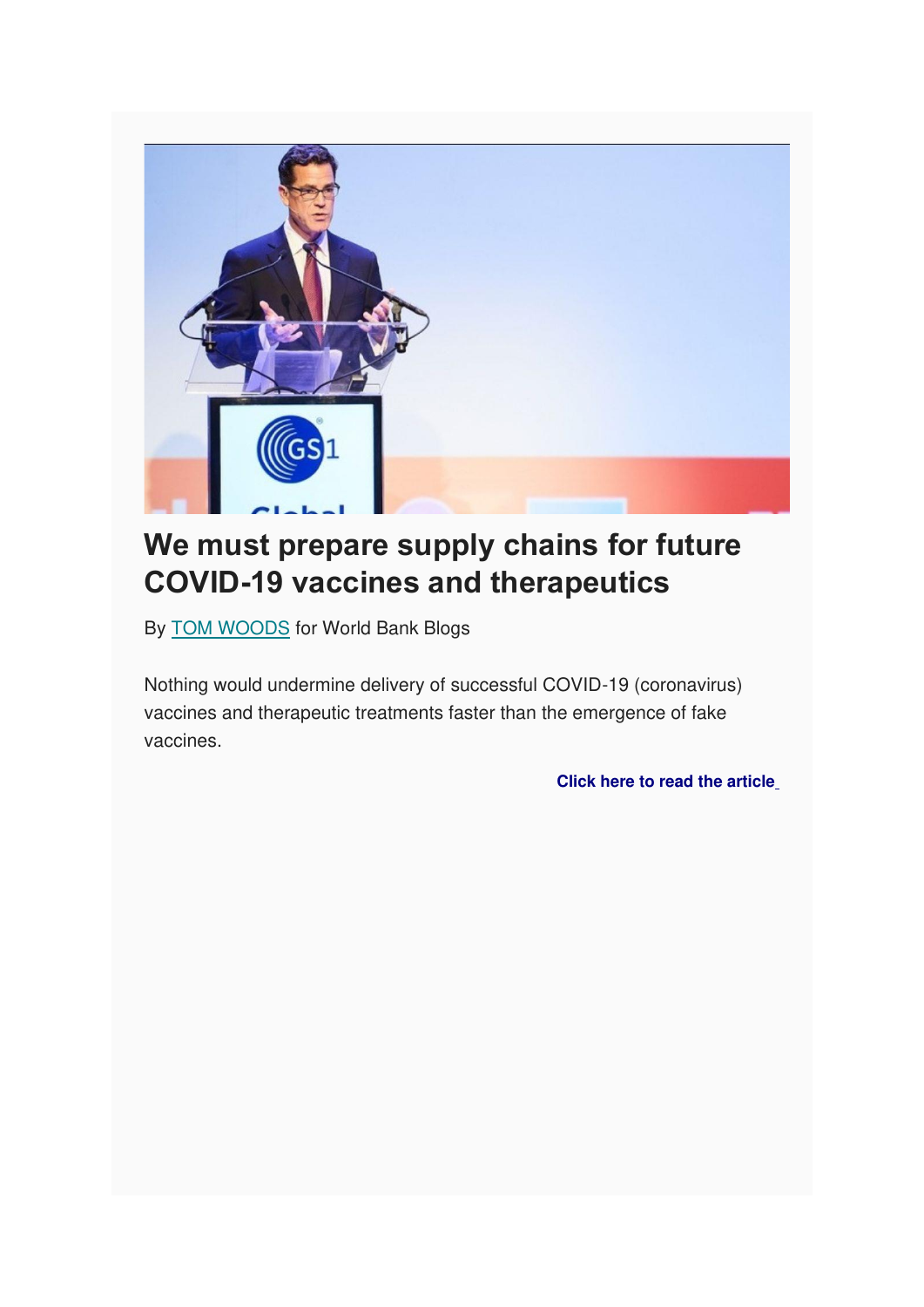

# **Global anti-counterfeit packaging market to grow to \$17.47 billion**

By [Hannah Balfour \(European Pharmaceutical Review\)](https://www.europeanpharmaceuticalreview.com/content_author/hannah-balfour-european-pharmaceutical-review/)

Growth in the anti-counterfeit technologies market will be particularly large in the pharma industry due to increasing awareness around health and safety, says report.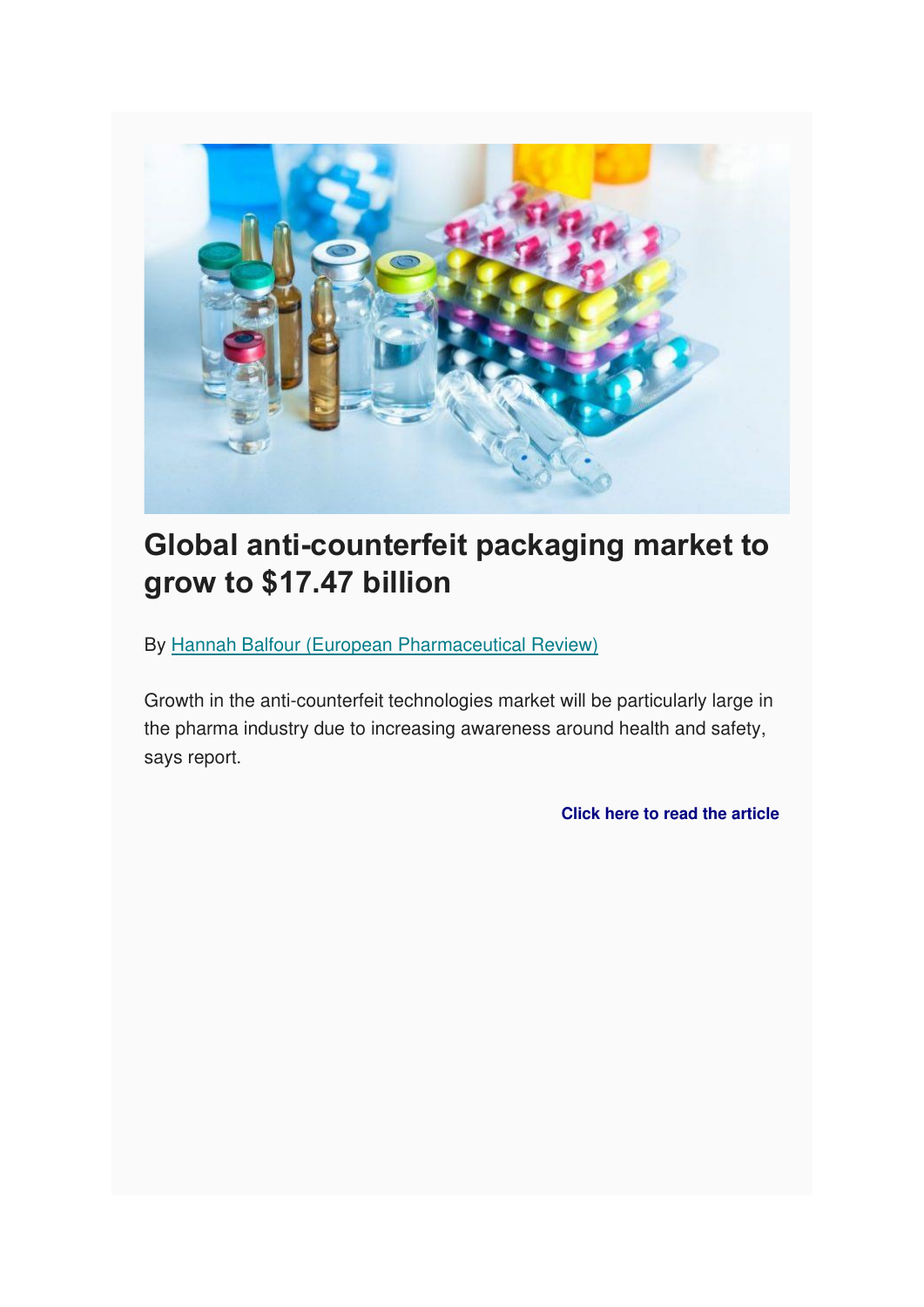

# **New guidance to ensure medicine label claims are genuine**

By [Tim Sandle](http://www.digitaljournal.com/user/429626) in [Health](http://www.digitaljournal.com/health)

The U.S. Food and Drug Administration (FDA) has recently released new guidance concerning drug labeling. This is an important area to crack down on, as misleading claims can lead to patient harm.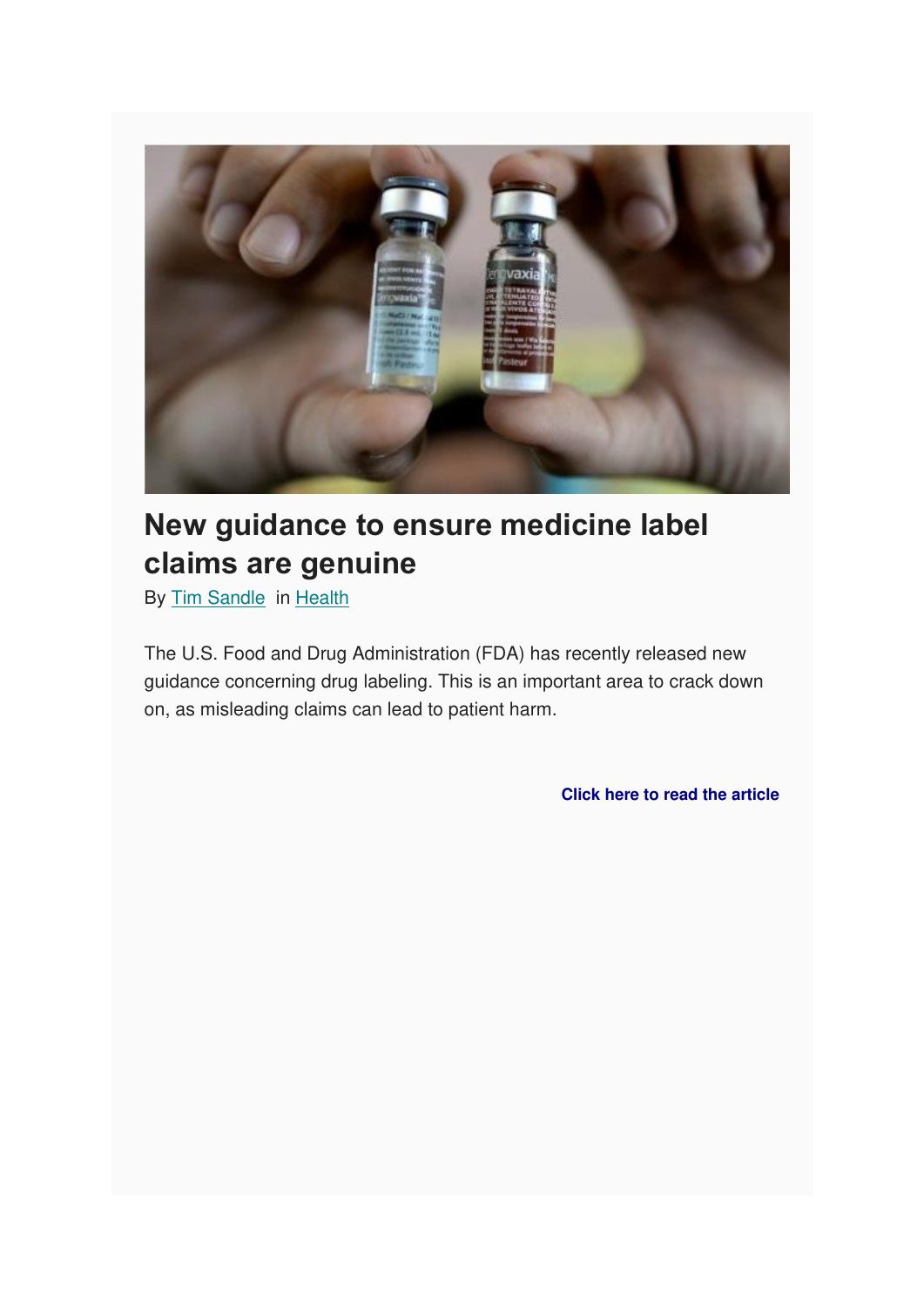

# **Are You Prepared For The U.S. Enhanced Drug Distribution Security (EDDS) Requirements?**

By David Colombo, director, Life Science Advisory, KPMG

The Drug Quality and Security Act (DQSA) was signed into law almost seven years ago on Nov. 27, 2013. Title II of this Act, known as the [Drug Supply](https://www.govinfo.gov/content/pkg/PLAW-113publ54/pdf/PLAW-113publ54.pdf)  [Chain Security Act \(DSCSA\),](https://www.govinfo.gov/content/pkg/PLAW-113publ54/pdf/PLAW-113publ54.pdf) established a set of requirements and phased compliance dates for prescription drug manufacturers and other participants in the distribution chain to address vulnerabilities in the supply chain and to facilitate the tracing of certain drugs throughout the supply chain.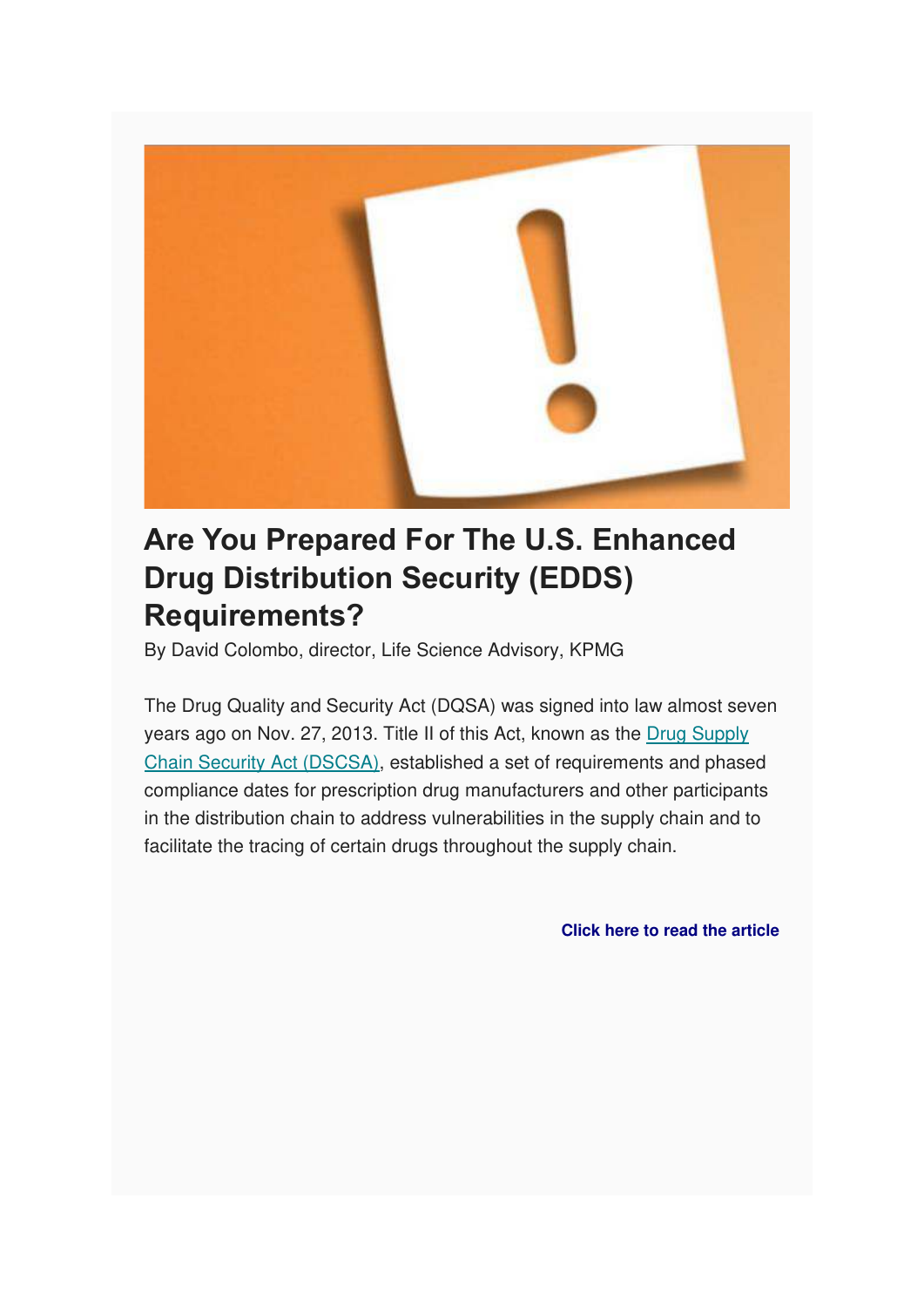### **Proofreading problems: a sandwich worth doing time for...**



**Another unfortunate example of a proofreading fail. Have you seen other examples? Please** [share them with us!](mailto:lucy.hinks@be4ward.com) 



## **Executive Briefing: read offline**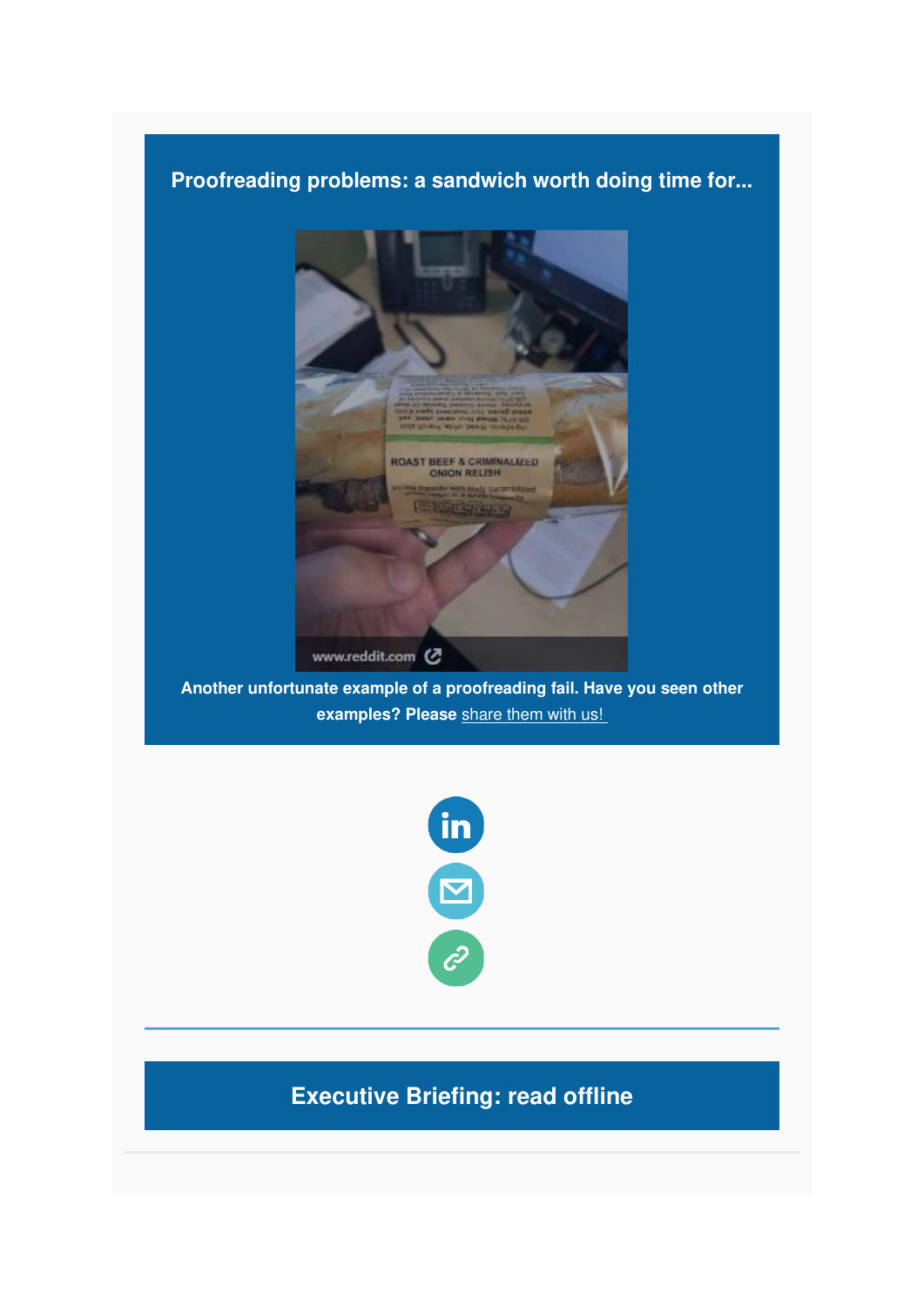# **Responding to Pharmaceutical Serialisation & Product Coding Legislation**

Pharmaceutical product serialisation legislation is being developed and approved across the World to ensure patient safety and prevent fraud. Achieving this across the supply chain is a major and very costly undertaking. Failure to comply with these legislative requirements will mean that pharmaceutical companies will not be able to sell products in the affected markets.

Serialisation legislation requires that every product pack is uniquely identified and registered in an external agency database, together with information about the product contained in the pack. Depending on the particular legislation, it may also be necessary to update the external agency database with product movement and change of ownership information, a significantly more complex requirement.

Whilst some pharmaceutical companies understand this legislation and have a clear strategy and program of capability implementation under way, others do not.

This white paper outlines the requirements of serialisation and related product coding legislation, discusses what needs to be done to address it and identifies some next steps to effectively manage the risk.

### **SERIALISATION PRESENTS A SIGNIFICANT PRODUCT SUPPLY RISK WHICH NEEDS TO BE MANAGED CAREFULLY**

Pharmaceutical product serialisation legislation is being developed and approved across the World. Failure to comply with these legislative requirements will mean that pharmaceutical companies will not be able to sell products in the affected markets.

The primary objectives of serialisation legislation are normally targeted at helping to resolve two issues:

• Reduction of counterfeit or falsified medicinal products.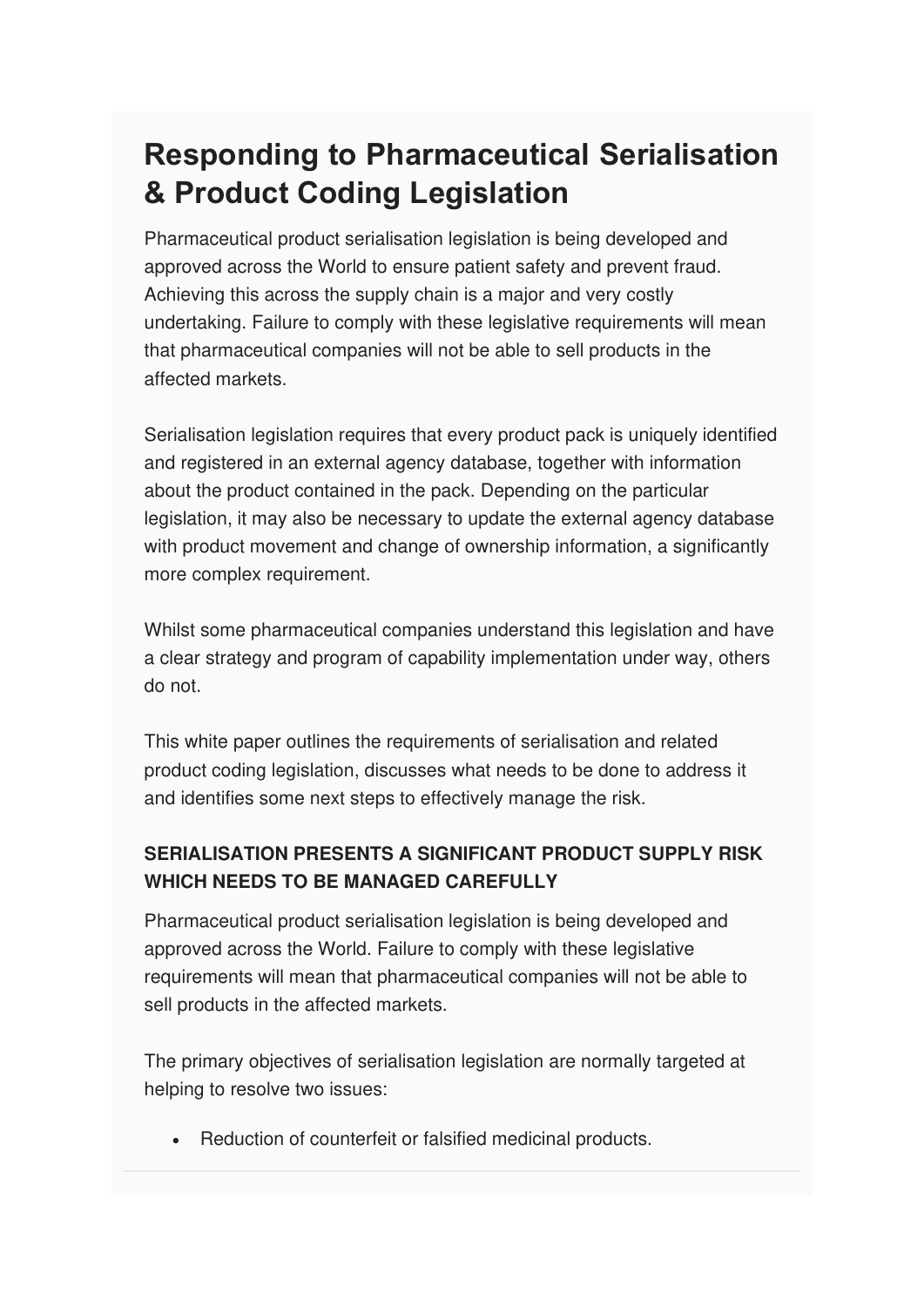• Reduction in reimbursement fraud.

Therefore, the legislation normally covers prescription pharmaceuticals and products which are reimbursed by governments. Previously, it had been believed by some that vaccines and other cold chain products would be exempt from such legislation; however this no longer appears to be the case.

Only a few years ago, many would have argued that any talk of serialisation legislation was more rhetoric than reality and that any serious implementation requirements were way over the business strategy horizon. Therefore many chose to delay addressing the issue.

Today the picture is very different; several countries have implemented serialisation legislation, including more recently the European Union. In some cases the legislation is in force today, in others the timelines are still unclear, but within the business planning strategy horizon.

Companies need to have a clear strategy for tackling serialisation and product coding legislation that will ensure that any risks to product supply are adequately mitigated.

As we look across companies today, we see a broad range of readiness. At one end of the spectrum, there are some organisations of all sizes that are already capable of serialising significant proportions of their product range and indeed do so today. More worryingly, at the other end of the spectrum, there are organisations that have not tackled serialisation to any great extent, do not fully understand it and certainly have no coherent strategy to deal with the supply risks it presents.

#### **AN INTRODUCTION TO SERIALISATION REQUIREMENTS**

We will break serialisation legislative requirements down into four elements to help explain it:

- Unique Identification
- Product Information Notification
- Authentication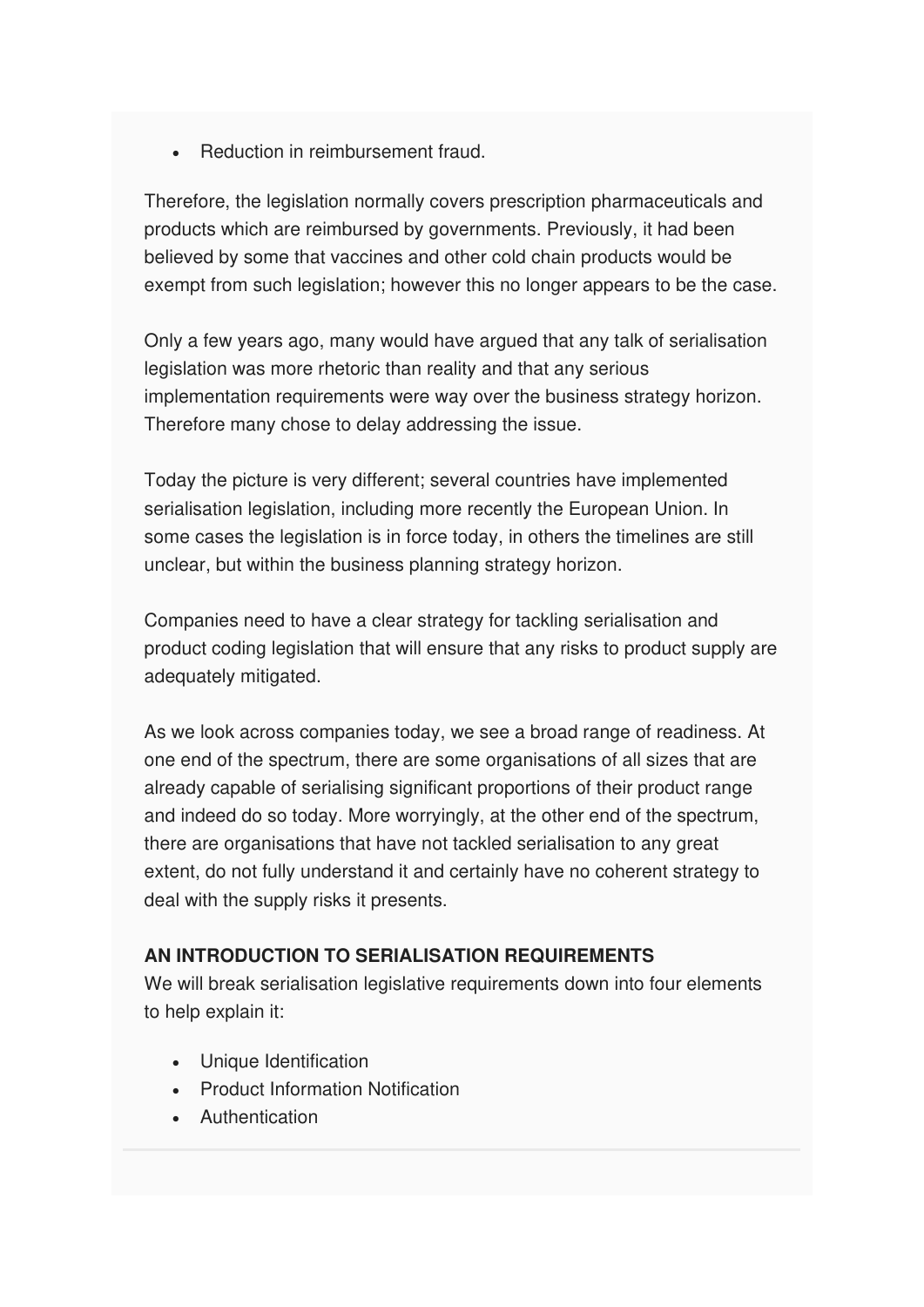• Track & Trace

#### **Unique Identification**

All serialisation legislation requires one or more levels of packaging to be uniquely identified with some form of "licence plate" or serial number. Furthermore, in all recent legislation, this identification must be applied to packaging using some form of machine-readable carrier.

In current legislation, the lowest level of packaging requiring serialisation is the smallest saleable unit, typically the secondary pack. As will be discussed later, some legislation also requires higher levels of packaging and shippers to be serialised as well.

Ultimately, serialisation of primary packaging (e.g. blister pockets, vials) and in some cases (e.g. tablets) the product itself may be required, as many would argue that this provides the best protection to the patient. Whist some regulators are discussing this, few are indicating imminent legislation.

There are broadly two approaches to ensuring that serial numbers are unique that are currently adopted by legislation.

#### **Market Uniqueness**

In this model, an external agency manages all serial numbers for a particular market or region. They issue serial number blocks to manufacturers (and potentially other supply chain partners), who would then manage the application of those numbers to product packaging.

UNIQUE IDENTIFICATION = (UNIQUE NUMBER ISSUED BY EXTERNAL AGENCY)

In this model, a manufacturer will typically require a serial number [request and allocation management system] to ensure that enough serial numbers are available in the right locations to enable manufacture.

#### **Product Uniqueness**

An alternative model uses a combination of product code and serial number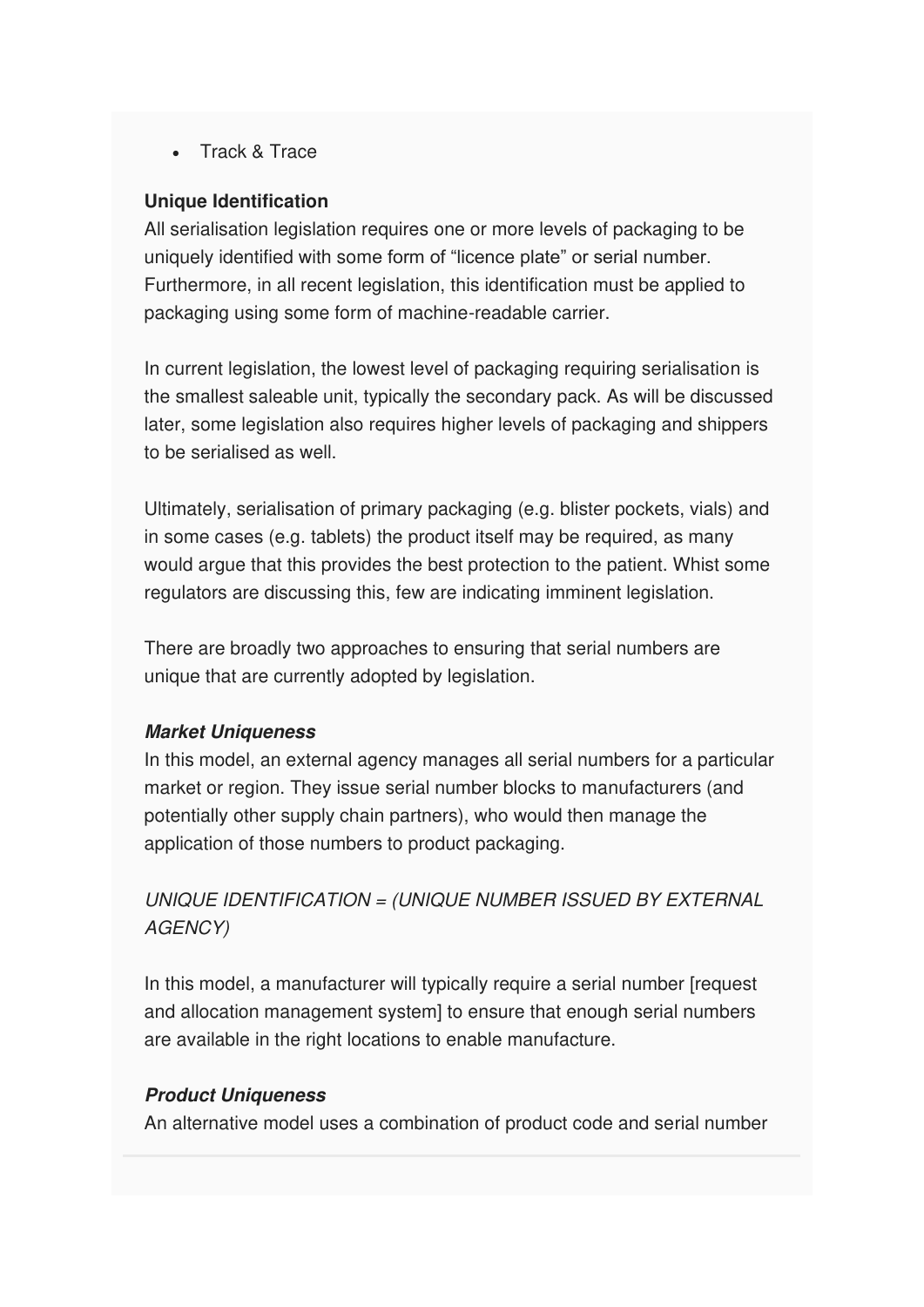to achieve uniqueness.

#### UNIQUE IDENTIFICATION = (PRODUCT CODE) + (SERIAL NUMBER)

Product codes, such as the internationally recognised Global Trade Identifier Number (GTIN) are unique. Therefore, in this type of scheme, the uniqueness of serial numbers need only be managed across all product of the same Product Code.

Given that product codes are normally unique to a single manufacturer, the management of serial numbers for a product can then become the entire responsibility of the individual manufacturer. Typically this simplifies matters as it is not necessary to ask an external agency for groups of serial numbers and it offers the opportunity for simpler rules-based serial number allocation and management to individual manufacturing facilities.

Having established which packaging levels need to be serialised and the method of creating and managing unique identifiers or serial numbers, we will now discuss the information that needs to be applied to the packaging and the mechanism by which this is achieved.

#### **Information Applied to Packaging**

Often, the information required to be applied to the packaging is not limited to the unique identifier or serial number described above. Frequently, additional information such as [Batch/Lot Identifier] and [Expiry Date] are also required to be included in the machine readable carrier. Often, if not already present, text describing this information must also be applied to the packaging.

This additional information allows people in the downstream supply chain to make use of the information to improve the efficiency and effectiveness of their processes without the need to obtain information from any other source.

As an example, dispensaries can scan the machine readable carrier, obtain information about the product contained within the carrier and compare this electronically with the prescription to help reduce dispensing errors.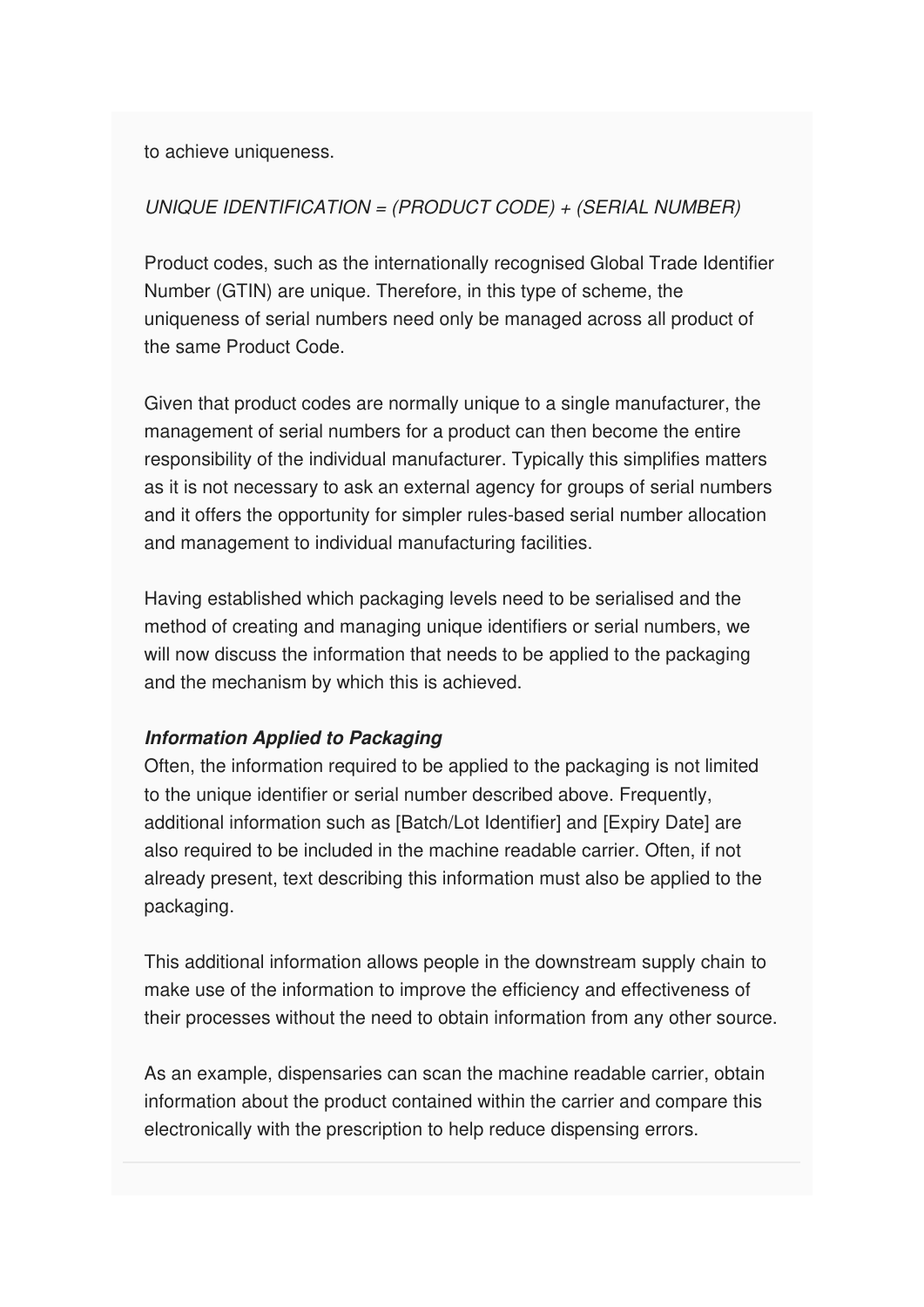#### **Machine-Readable Carriers**

There are many different ways in which information can be placed on a pack in order that it is machine readable.

Where serialisation legislation is concerned, two methods are typically currently mandated: linear barcodes and/or 2D/Datamatrix Barcodes. Radio Frequency Identification (RFID) tags have also been extensively discussed, but at the time of writing had not been mandated.

Figure 1 discusses each of these carriers in more detail.

#### **Product Information Notification**

Typically, once product packaging of one or more levels has been uniquely identified, this information, together with other information related to the product and manufacturer is passed to an external agency database.

This information in this database is then used by the downstream supply chain and other agencies as described in the following sections.

The triggers and grouping of the information transfers will vary according to the specific requirements of the legislation. In the simplest of models, the information can be transferred at, or around the time when the product packaging batch has been completed.

|                           | <b>Figure 1: Principle Carrier Types</b>                      |                                                                                                                                                                       |
|---------------------------|---------------------------------------------------------------|-----------------------------------------------------------------------------------------------------------------------------------------------------------------------|
| <b>Type</b>               | <b>Advantages</b>                                             | <b>Disadvantages</b>                                                                                                                                                  |
| Linear<br><b>Barcodes</b> | · Low cost<br>in the supply chain today                       | · Large<br>. Readable by most scanners . More difficult than 2D codes to apply<br>to packaging<br>. Not robust to partial damage<br>. Must be read with line of sight |
| 2D<br>Barcodes            | $\bullet$ Low cost<br>$-$ Small<br>· Robust to partial damage | . Must be read with line of sight.<br>. More complex and costly readers than<br>Linear Barcodes                                                                       |
| RFID Tags                 | . Can be read without a line . High unit cost<br>of sight     | - Complex technology<br>. Requires complex and costly reader<br>technology                                                                                            |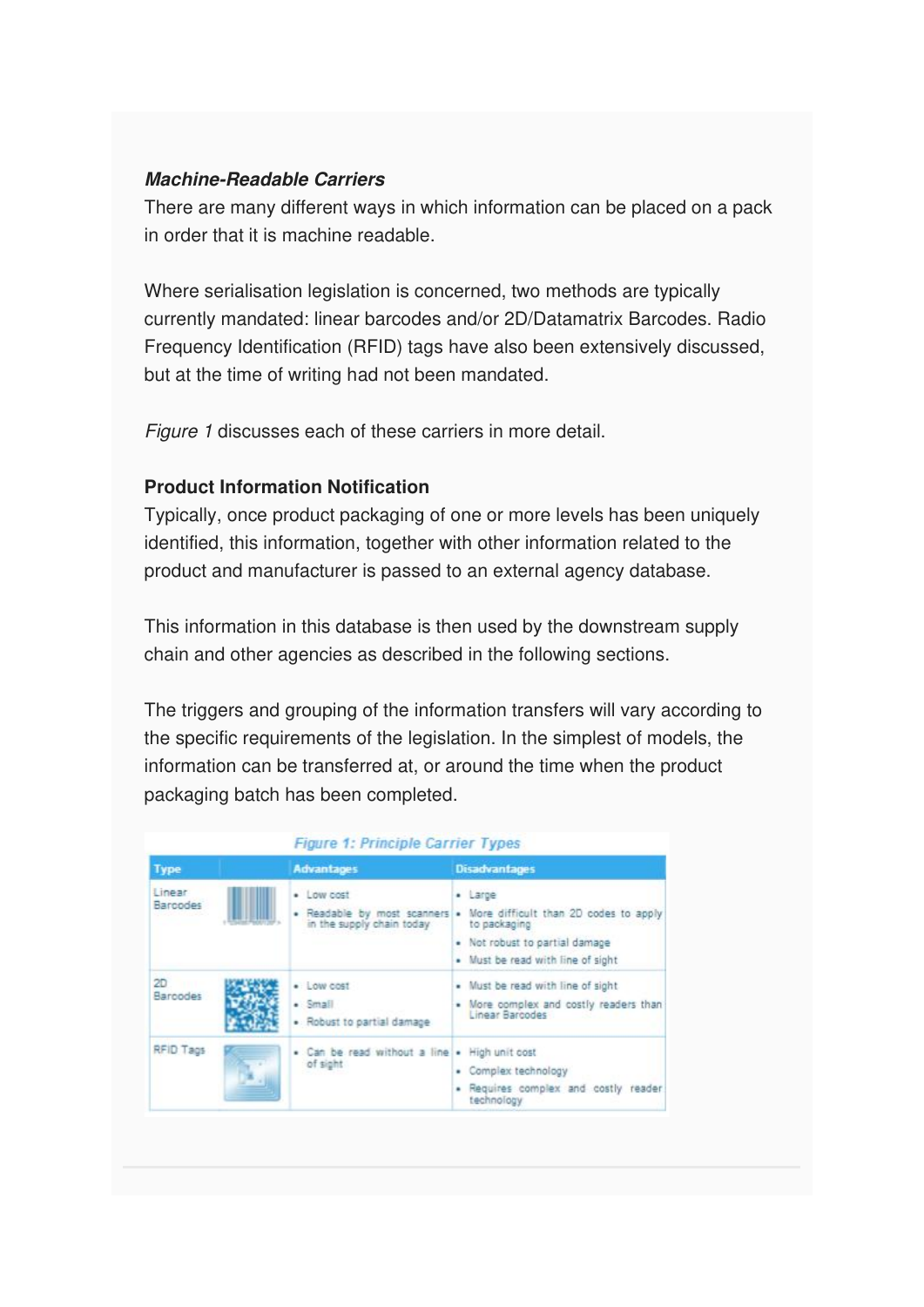#### **Authentication**

Authentication is a term often used to describe the following process of checking the legitimacy of a product using it's serialisation.

One of the primary purposes of serialisation is to enable individuals in the downstream supply chain scan a product and compare the information on the product packaging with the information stored in the external agency's database. If the two sets of information match and it is evident that the product has not been tampered with, then it will be highly likely that that the product is legitimate.

As an example, a patient might scan a product pack with a smart phone using it's in-built camera. Using an application, the smart phone would then request information related to the unique identifier contained in the machine readable code and display it to the patient. The patient would then compare this information to the text information contained on the packaging. If everything matched and the tamper evident sealing was still intact, the patient could have greater confidence that the product was legitimate.

A number of serialisation legislative models stop at the requirement for a means of Authentication. It appears that the recent European Union falsified medicines legislation 2011/62/EU is one such example. Many would argue that this level of serialisation provides a sufficiently improved level of protection against falsified products and fraud that is sufficient, at least for the current round of legislation.

#### **Track & Trace**

Track and trace legislative models attempt to further improve the protection against the entry of falsified medicines into the legitimate supply chain.

Typically this is achieved by also requiring every change of ownership (and potentially location) of product to be recorded in the external agency database. Such legislation then also requires purchasers to verify the legitimacy of the product they are receiving by ensuring that the external agency database confirms that the seller had legitimate ownership of the product prior to sale. Rules are also be required in the external agency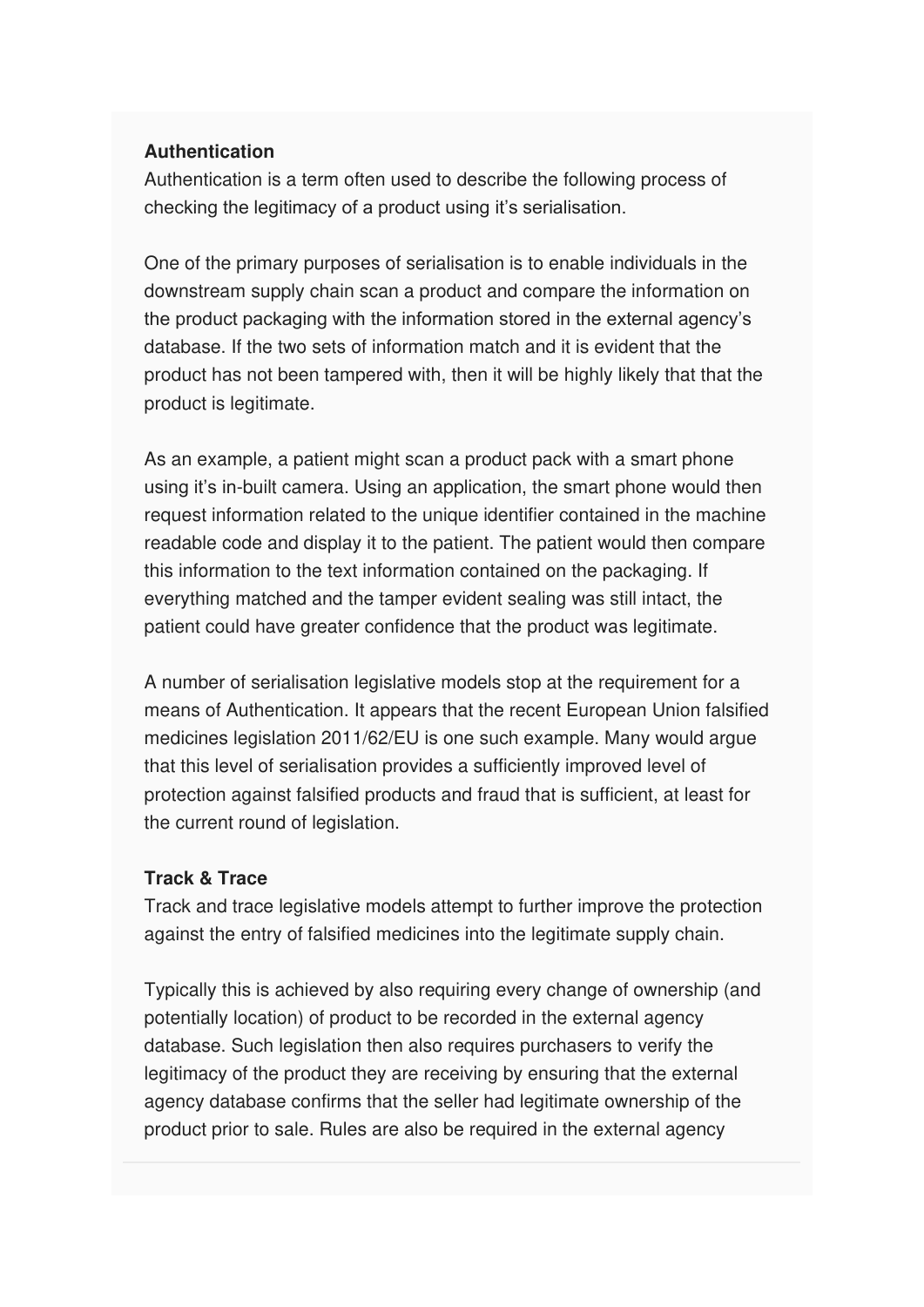database to ensure that the same product was not introduced illegitimately into the supply chain, or sold more than once from any single owner.

This is a similar model to that used in many countries to control the legitimate buying and selling of motor vehicles, which also present a significant threat to the health and safety of the public if they are not legitimate. Many such models adhere to the following basic principles. Each car is identified by a unique licence plate. When a seller sells a motor vehicle, they have to complete a sales transaction which is registered in the transport agency's database stating which vehicle (licence plate) they have sold and to whom. When a buyer purchases the motor vehicle, they register their ownership with the same agency and indicate who they purchased the vehicle (licence plate) from. The external agency database also contains other information that helps confirm the identity of the vehicle to anyone concerned, such as make, model, colour. This information is also used by buyers and sellers to confirm the legitimate identify of individual vehicles. If the sale and purchase information matches then all is ok. If not, then investigation activity is triggered.

These additional track & trace requirements necessitate two very significant additional elements to be implemented over and above the Authentication serialisation model:

- 1. Many, if not all, supply chain nodes handling product will need to be equipped to scan product and relate the unique identifier information to purchase, sales and other transactions and then communicate it to the external agency database. If they break product shippers down, they may also be required to serialise new shippers.
- 2. To make (1) practical, many if not all levels of packaging shippers (e.g. bundles, cases and pallets) need to be serialised and the physical relationship between a shipper and it's serialised contents built, communicated and maintained in the external agency's database.

Element (1) is required to track the purchase and sales transactions down to the individual uniquely identified pack. For example, whenever a sale is made, all products which are physically changing ownership would need to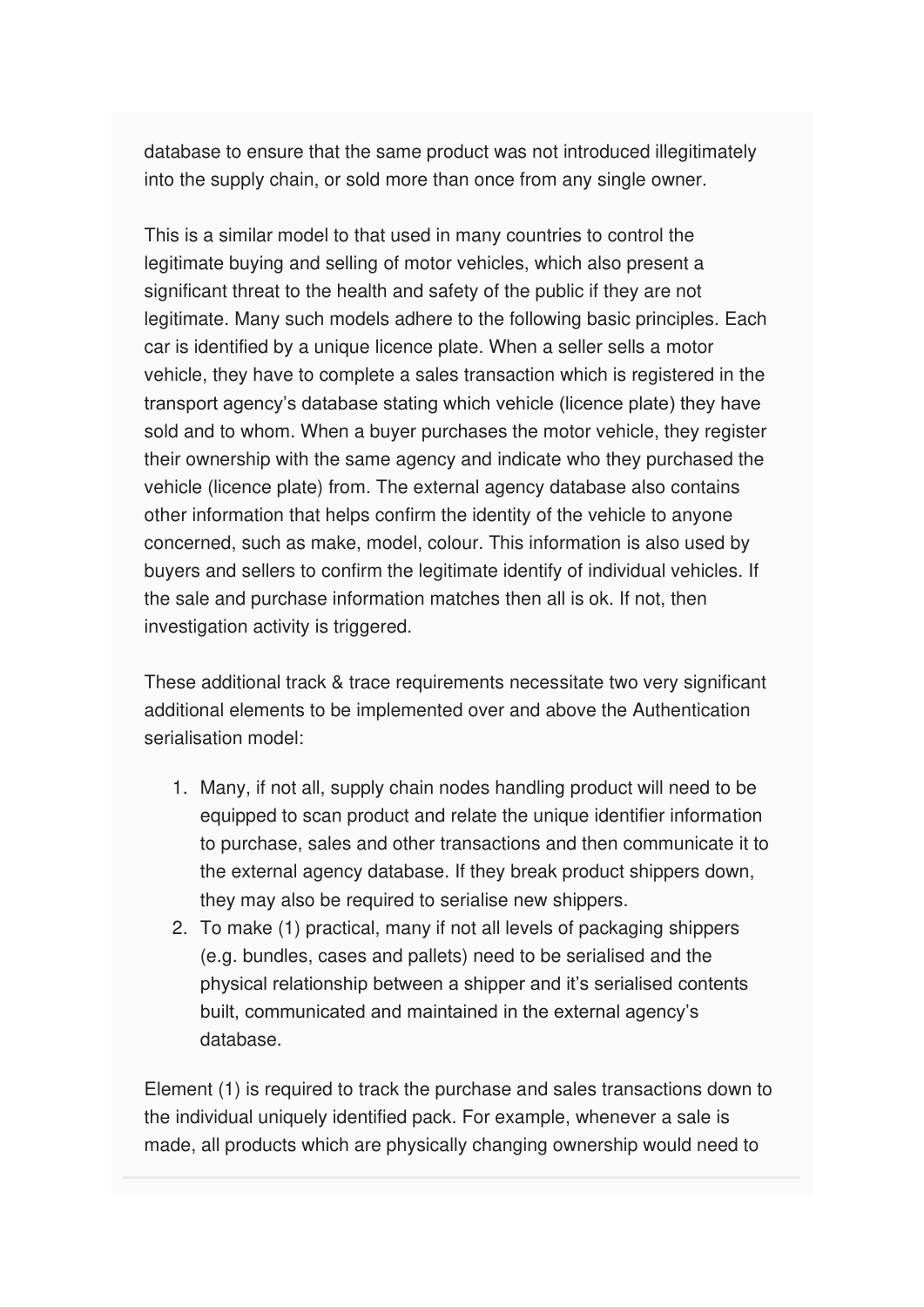be identified and the associated sale information updated in the external agency database. This requires the location in the supply chain handling the product at the point of sale to physically identify all the product being sold, down to its unique identifier. This is normally achieved by incorporating serialisation technology into the order processing and picking activities at a distribution location.

Element (2) is required to avoid the need for every such distribution location to break open all shippers and identify all uniquely identified packages within. A situation which would quickly bring the product supply chain to an effective halt.



Figure 2 outlines such a track and trace model

#### **Reverse and Abnormal Process Flows**

It should be noted that reverse product flows and abnormal events can add significant complexity to the design of the business processes and IT systems required to manage serialisation.

#### **Product Coding Legislation**

Product coding legislation requires manufacturers to apply machine readable codes to product packaging. These codes typically contain information pertaining to the product, batch and expiry information, but no unique identifiers. Whilst this is not serialisation in of itself, the solutions that must be implemented to meet these requirements can be significant building blocks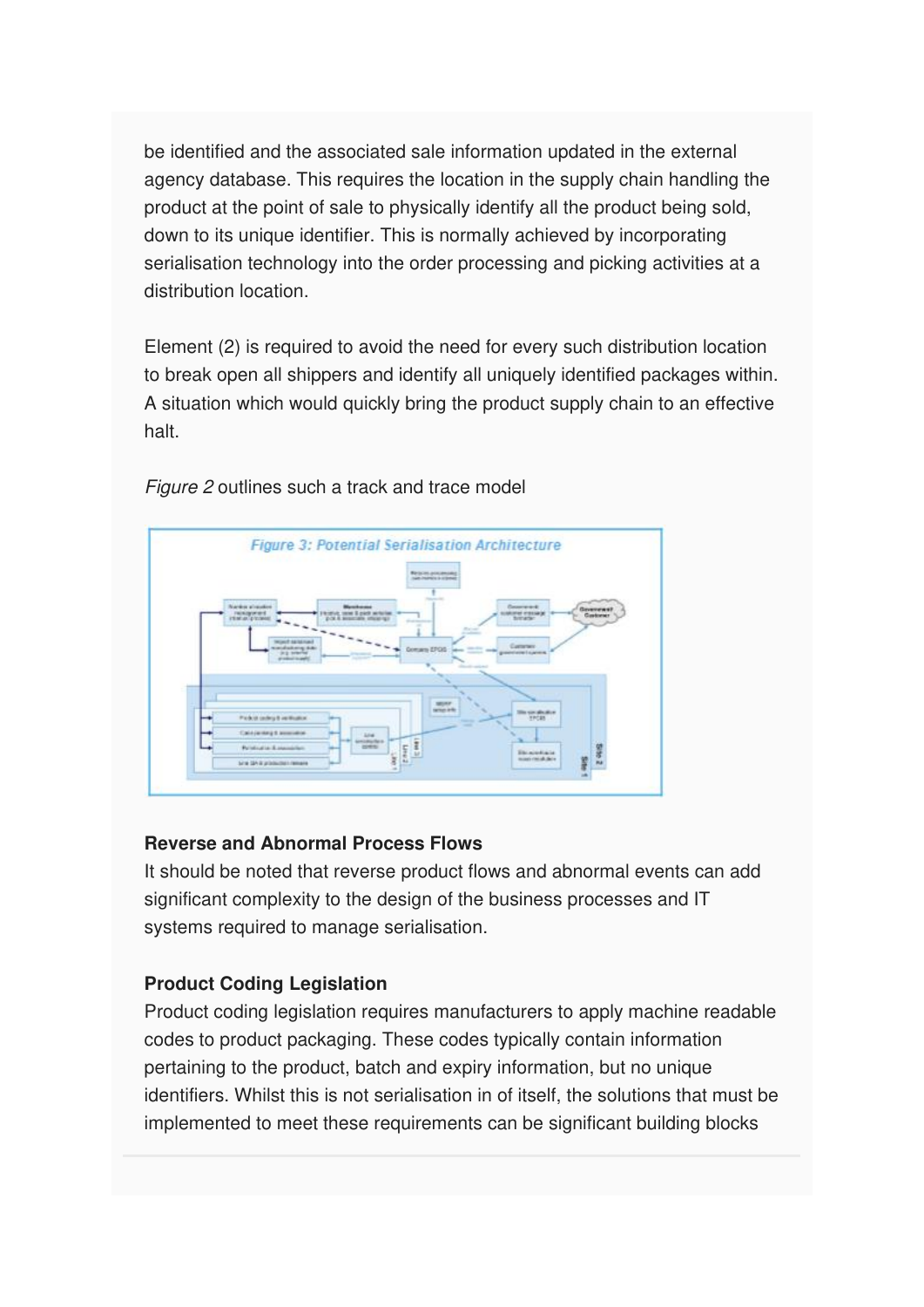for any future serialisation implementation if they are specified and selected appropriately.

Therefore, many organisations choose to manage the response to this product coding legislation together with serialisation to ensure the best longterm solutions are implemented.

#### **Standards**

It will be evident to you by now that serialisation requires many different stakeholders to receive, create, read, process and transmit information related to serialisation.

For this to be achievable within the scope of a particular piece of legislation, standards must be defined an adhered too.

Many would further argue that, in order to avoid unnecessary complexity and cost, these standards should be international.

#### **OPPORTUNITIES**

Whilst the primary objective of many organisations will be to meet the requirement of the new legislation, there are also opportunities which will result from this.

From a commercial perspective, for example, serialisation and product coding can be used to provide additional services to patients by linking information and services to the coding on the pack through such things as cell phones. This provides opportunities to improve patient safety, through the likes of improving adherence; increase the knowledge about patient and product use and improve relationships directly with patients.

From a supply chain perspective, particularly in track and trace models, serialisation capabilities can be harnessed to provide improved supply chain visibility, leading to improved customer service and efficiencies.

#### **IMPACTS OF SERIALISATION LEGISLATION**

Serialisation legislation will require new capabilities to be implemented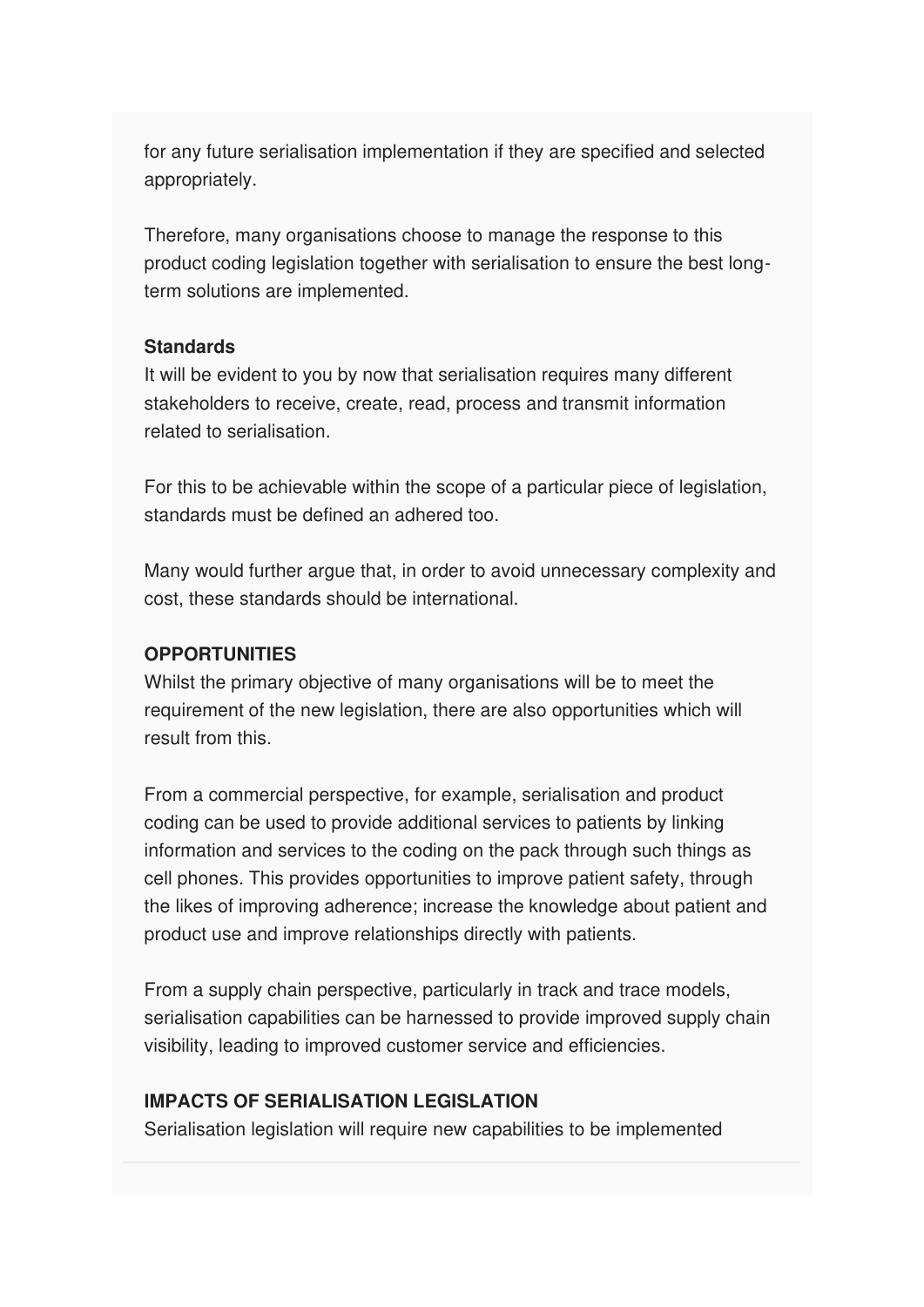across many different functions of a typical company.

The more obvious impacts include:

- Packaging operations, where serialisation will have to be applied to product packaging at one or more levels.
- In the more complex serialisation models, this operational impact will extend into the distribution operations in central and/or local markets, where information on individual sale and shipment transactions needs to be gathered and added to the serialisation information.
- Particularly in the more complex track and trace models, significant IT capabilities will be required to manage serial numbers and track information related to the product and it's movement.



However, the impacts go beyond these into areas such as regulatory affairs, commercial and others.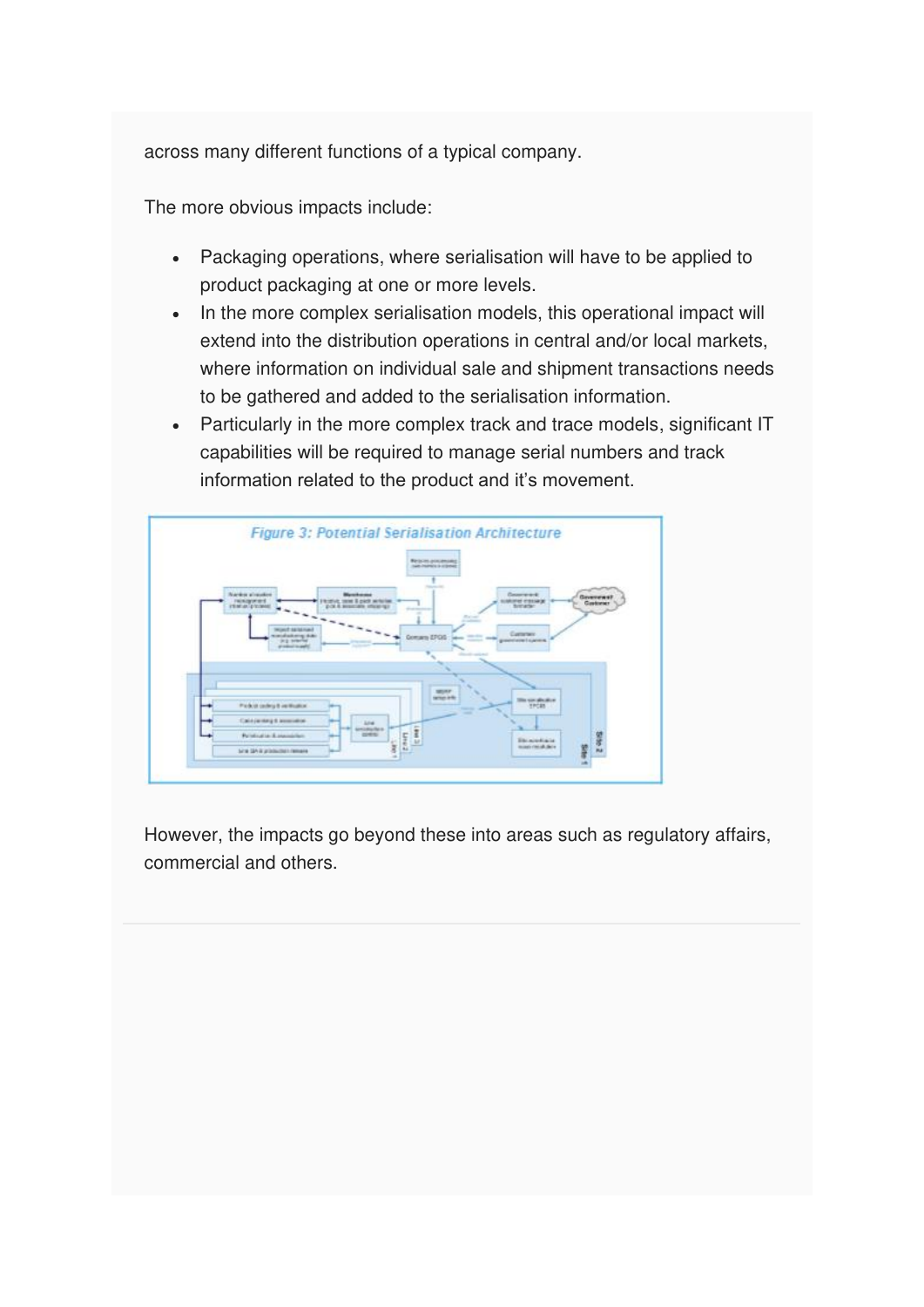

#### **WHAT NEEDS TO BE DONE**

Companies are faced with several specific issues when managing serialisation related legislation, these include:

#### **Identifying and interpreting the emerging and evolving legislation.**

Serialisation legislation, particularly in its early iterations, tends to be somewhat vague, incomplete and sometimes contradictory. Interpreting the legislation and predicting it's impacts can present significant challenges, requiring specific serialisation knowledge as well as new legislative relationships with local legislators.

This is further compounded when considering the time lines allowed in the legislation. History has shown that timelines are often vague and subject to change. However, when implementation dates are finally set, they often do not allow enough time for robust implementation.

Given the uncertainties in requirement and timing, organisations need to ensure that there is a clear way of communicating their considered view of the legislative requirements at any particular moment. Failing to do this will potentially result in individual functions or groups creating their own interpretations, which at minimum is wasteful of resources, but at worst results in capabilities being implemented which do not meet the eventual requirements of the legislation.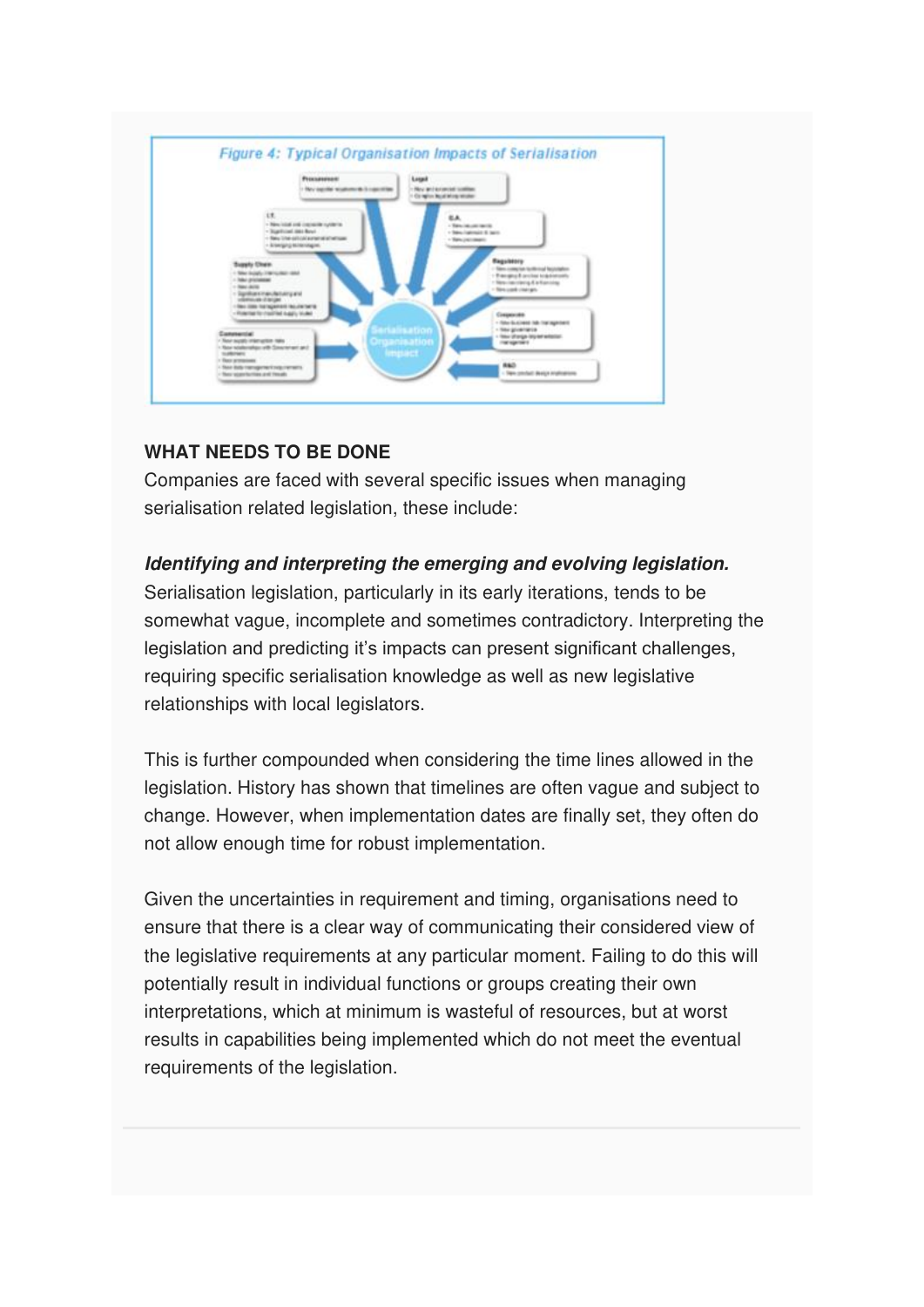

### **Understanding the full impact of these multiple pieces of legislation on the company and product supply chain.**

We have already discussed the potentially broad impact of the legislation on a typical organisation.

It is important to engage all of the potentially impacted parties early in the impact assessment phase to ensure that comprehensive solutions can be defined.

A further challenge is that the multiple pieces of evolving legislation will often impact many of the same capabilities. Understanding these potential impacts and their likely evolution over time is key to ensuring effective solutions are defined and implemented in a timely manner.

### **Defining optimal solutions and implementation plans which strike the optimal balance between ensuring product supply and the caution that is prudent with this evolving legislation.**

There are often a number of supply chain configuration and technical options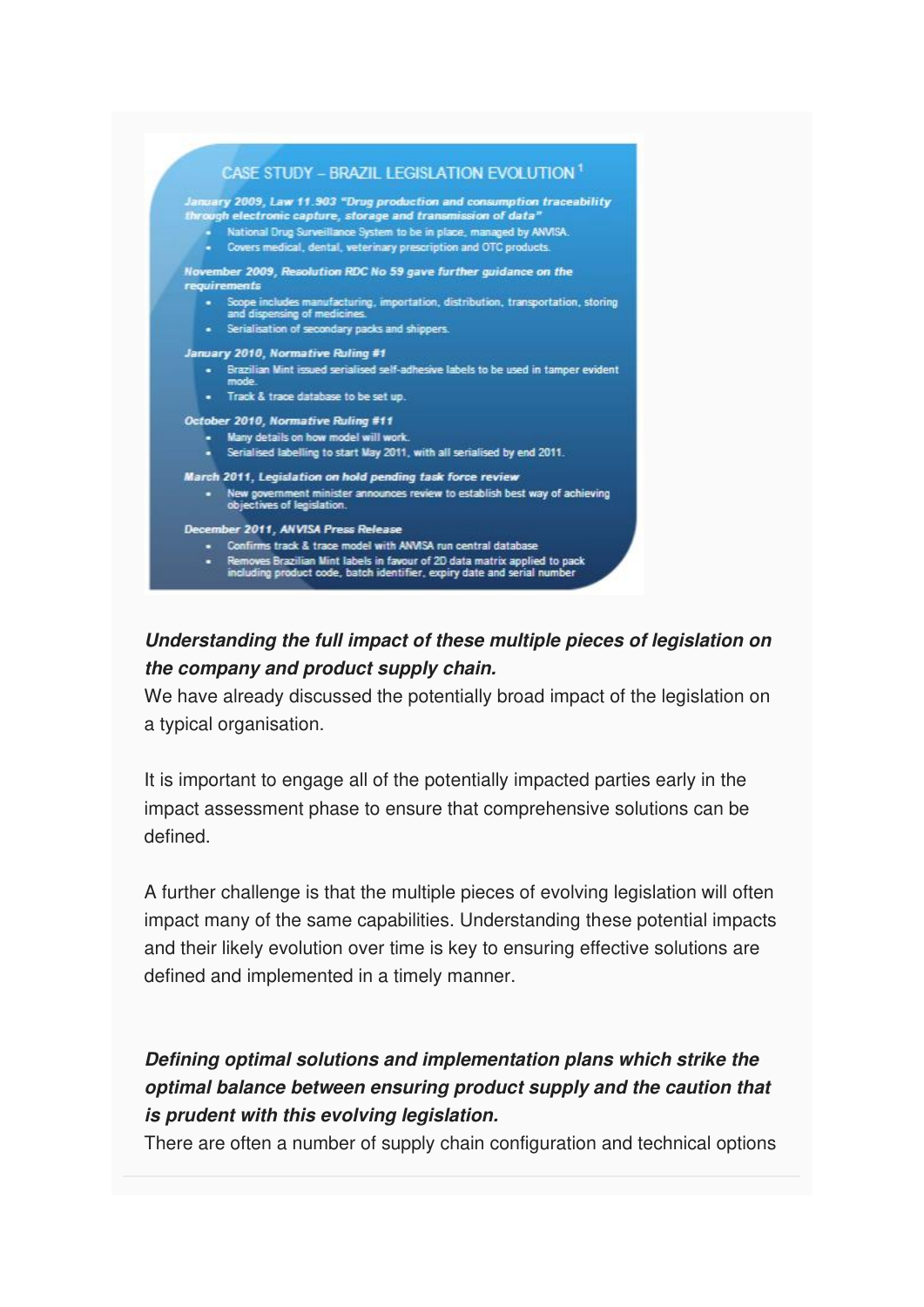that can be brought to bear to deal with particular serialisation legislative requirement. Short term tactical options have to be weighed against longer term strategic solutions. Figure 5 highlights some of the challenges that need to be addressed when defining optimal solutions.

Defining the timing of implementation plans, to a large extent, needs to be considered hand-in-hand with the solutions themselves. One risk that also needs to be considered is that of the "last minute rush", or "Y2K effect". By this we mean the risk that, as so often is the case with this type of legislation, everyone waits until the last minute to implement solutions, only to find that the supply base cannot cope with the peak in demand, driving up costs and forcing companies into non-compliance.



### **Understanding the immature and evolving solution supply base and selecting appropriate implementation partners.**

Serialisation legislation is relatively new to the Pharmaceutical industry and therefore the solutions available from the supply base are correspondingly immature and in many cases evolving. Supplier selection will often be the start of a very long relationship, as solutions that are initially implemented will need to be supported and adapted to new requirements over time. There have already been several examples of suppliers that have come and gone as legislation has evolved or been delayed. Understanding the supply base and choosing the most appropriate suppliers will be critical to long term success.

Defining complete requirements covering all aspects of the solution's lifecycle and then realistically judging the supplier's ability to meet these requirements also presents challenges.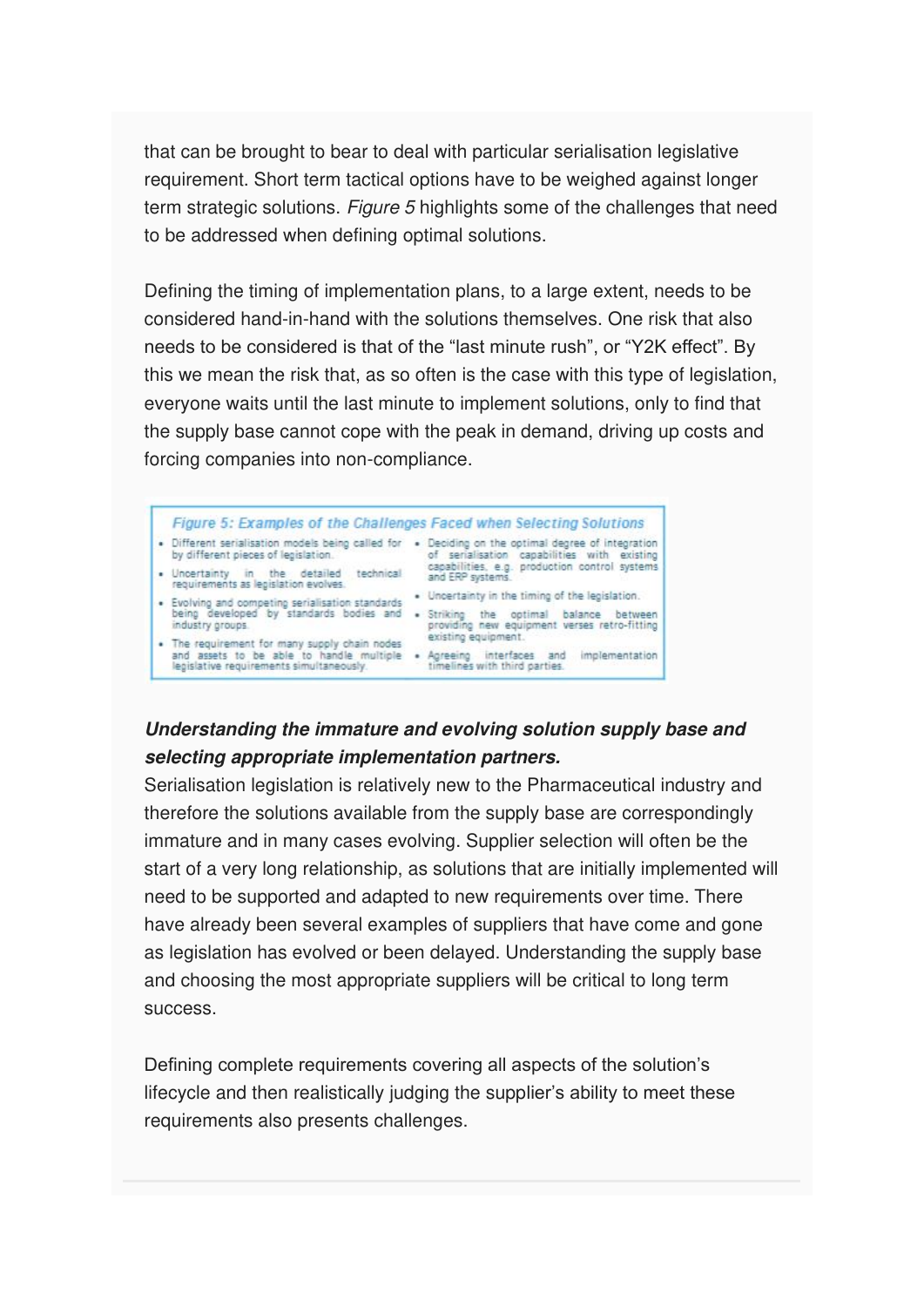### **Resourcing implementation projects with sufficient serialisation specific knowledge to minimise the risk of wasted resources, delays and implementation failure.**

The specific challenge during the design, build, test and implementation phases of solution projects is to resource them with sufficient serialisation subject matter skills and knowledge to avoid common pitfalls, reduce wasted effort and the risks of delay and solution failure.

Organisations need to plan for these resource requirements and build sufficient capabilities internally and secure access to sufficient external resources where appropriate.

#### **CROSS FUNCTIONAL GOVERNANCE IS CRITICAL**

Given the cross-functional and cross-organisational nature of the impact of serialisation legislation, coupled with the significant product supply risk it presents, many organisations establish a cross functional governance team to ensure that:

- Decision making is taken with all impacted parties, at the right levels in each of the organisations involved.
- A "Target Response" is defined that specifies what the organisation must achieve and by when, given the current state of legislation and the organisation's considered view of how and when capabilities will be required.
- Changes to the Target Response are carefully managed and cascaded to all impacted groups.
- Appropriate cross-functional and cross-organisational resources are mobilised to address the issues in a coordinated and timely manner.
- Timely approval and funding of the program of activities is achieved.
- Progress, priorities, risks and issues are managed in an optimal way for the organisation as a whole.

#### **SOME LEARNING**

The authors of this White Paper have developed strategy for, established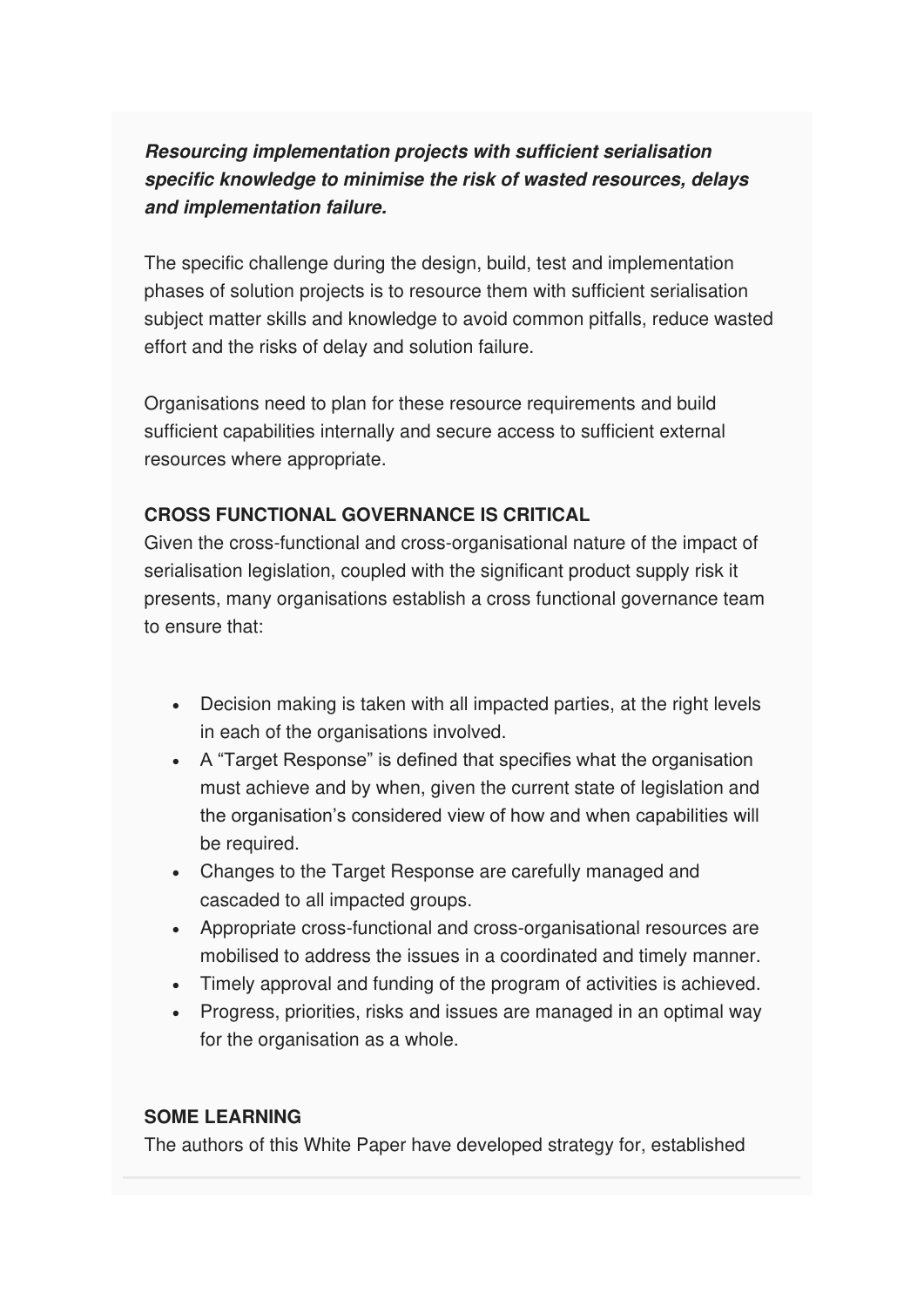and then operated serialisation capabilities for one of the world's largest pharmaceutical companies. Following on from this they have gone on to help a number of companies do the same. The journey in California, Europe, Turkey, India, China and elsewhere has been very informative. Some of the key learning points include:

- Recognise the significant supply risk and manage it accordingly, establishing senior cross functional governance early.
- Mobilise your regulatory, legal and technical teams to establish effective access to, and interpretation of, the emerging legislative and technical standards.
- Actively interpret the evolving requirements and standards for the organisation using tools such as the "Target Response" (described previously).Establish a programme of activity to build organisational and extended supply chain capability.
- Be realistic about the emerging nature of these capabilities and build in adequate time and resource to adequately test and iterate solutions.
- Design serialisation activities to closely couple related actions to minimise the possibility for errors due to abnormal events.
- Design for both the normal processes and the regularly occurring nonstandard events to avoid product supply quickly grinding to a halt.
- Ensure cross-functional teams are established to carefully design the interfaces between departmental and organisational boundaries.
- Ensure that adequate time is allowed for packaging design changes to be made to accommodate serialisation features between departmental, organisational and systems boundaries.
- Be cautious about suppliers who have little practical experience in this area.

#### **WHERE TO START**

It is highly likely that one or more parts of your organisation are already working on this issue, perhaps in a coordinated way, perhaps not. Initially, we would recommend continuing this work until the appropriate course of action has been decided.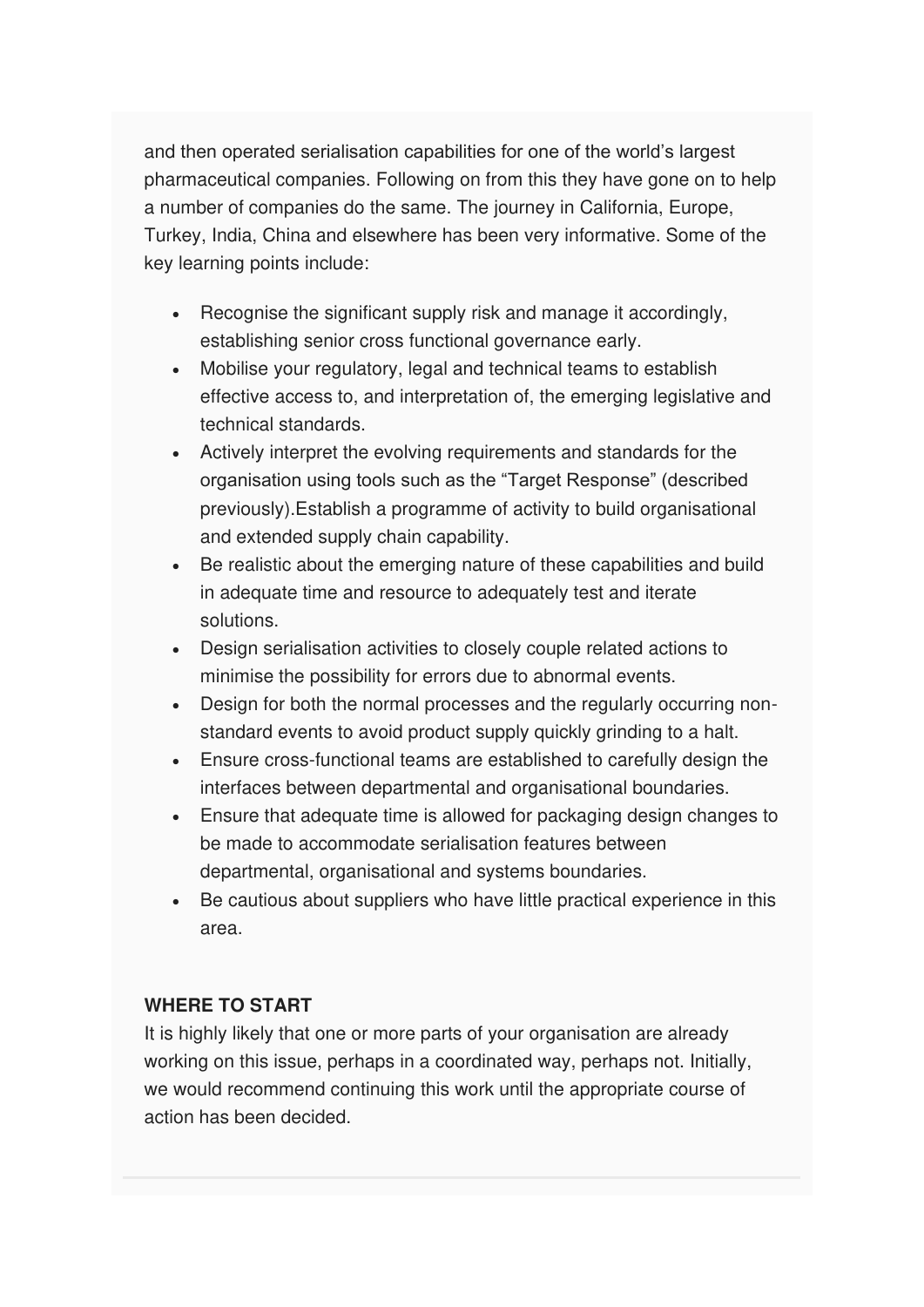We would recommend a small and focussed piece of work which has the following objectives:

- Understand the issue as it relates to your business.
- Understand the likely impact across your organisation.
- Identify, educate and mobilise an effective cross functional governance team.
- Establish an effective legislative monitoring capability.
- Define an initial "Target Response".
- Define a plan of action.
- Identify any initiatives that are currently under way and define how they should proceed.
- Understand the high level budgetary implications.

From here, a programme of activity can be managed by the governance team to effectively manage the legislative risk.

#### **How can Be4ward help**

The Be4ward team has many years of experience in managing and implementing solutions for serialisation for some of the world's largest and smallest pharmaceutical companies.

We offer a range of services to assist our clients in the following areas:

- Serialisation education.
- Current situation evaluation.
- Strategy development.
- Governance establishment and membership.
- Legislative interpretation.
- Implementation program design.
- Requirements definition.
- Solution design.
- Supplier selection.
- Project implementation.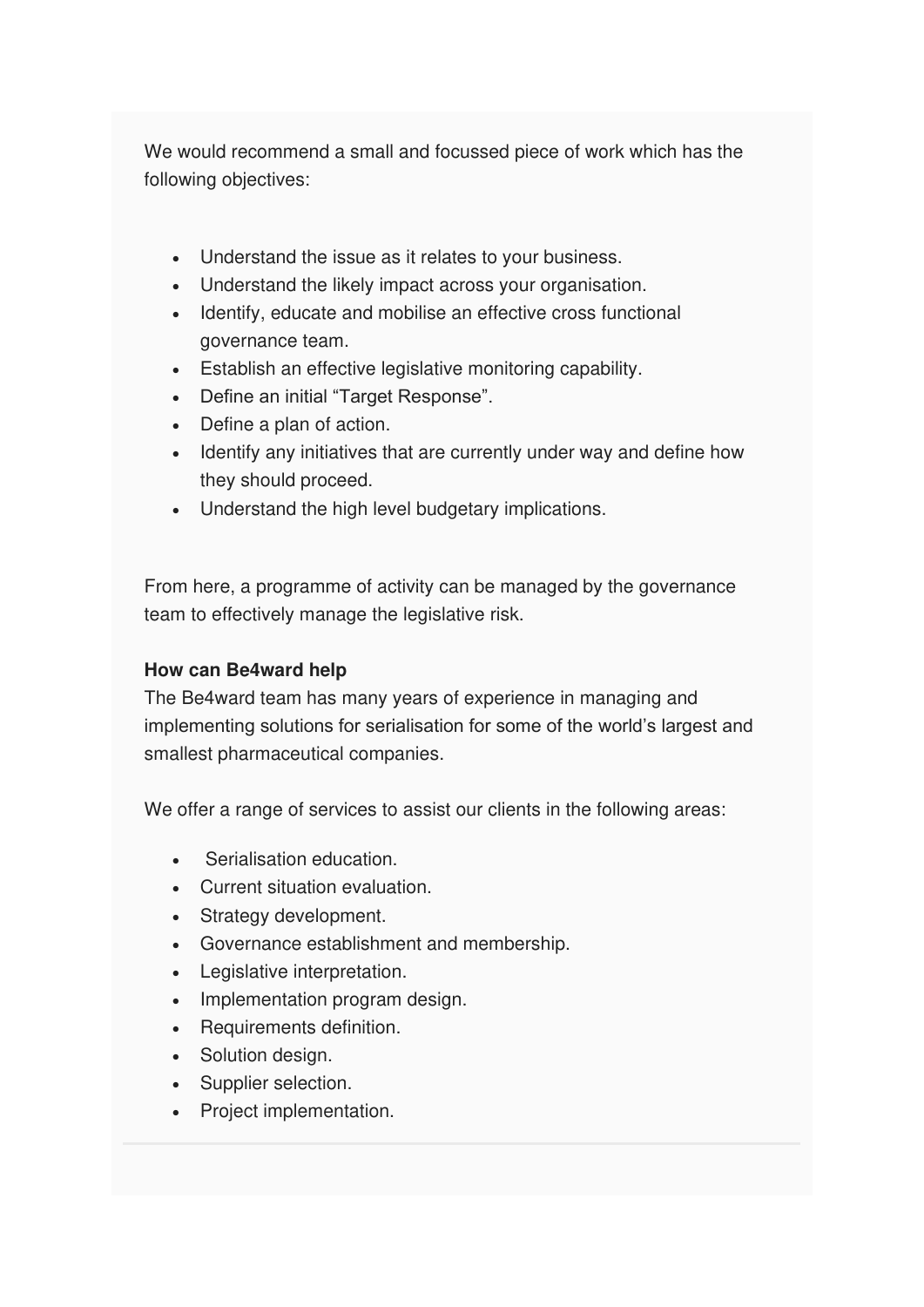• Solution validation support.

As a first step, we would welcome the opportunity to discuss your situation and identify any immediate areas in which we might be of assistance.

#### **About Be4ward**

Be4ward helps Pharmaceutical, Biotech and other Healthcare companies and their supply base to improve patient safety and drive additional value from their product range. They do this through a range of products and consulting services.

Visit us at [www.be4ward.com](http://www.be4ward.com/) or contact us at [enquiries@be4ward.com.](mailto:enquiries@be4ward.com)

[Read it online](https://www.be4ward.com/blogstephenmcindoe/2020/07/27/excellent-packaging-artwork-capabilities-part-5-leadership-governance-and-technology/)

### **Featured Blog Posts : read offline**

# **Excellent Packaging Artwork Capabilities part 5 – Leadership, governance and technology**

In [part 4](https://www.be4ward.com/blogstephenmcindoe/2020/06/24/excellent-packaging-artwork-capabilities-part-4-supporting-processes-and-organisation-design/) of my blog series on how to create excellent packaging artwork capabilities, I looked at the third of our defined processes, Supporting Processes and the influencing aspects of organisation design. Here in the final part five I will look at our final two capabilities: the importance of establishing the right inclusive leadership and governance and the role technology plays in establishing artwork capabilities.

#### **Leadership and Governance**

Given the cross-functional and cross-organisational nature of the artwork capability, establishing the right inclusive leadership and governance is key to the long-term success of the capability. All stakeholder groups involved in the delivery of the artwork capability need to contribute effectively or the whole process will fail. Therefore, all parties must buy into their role in the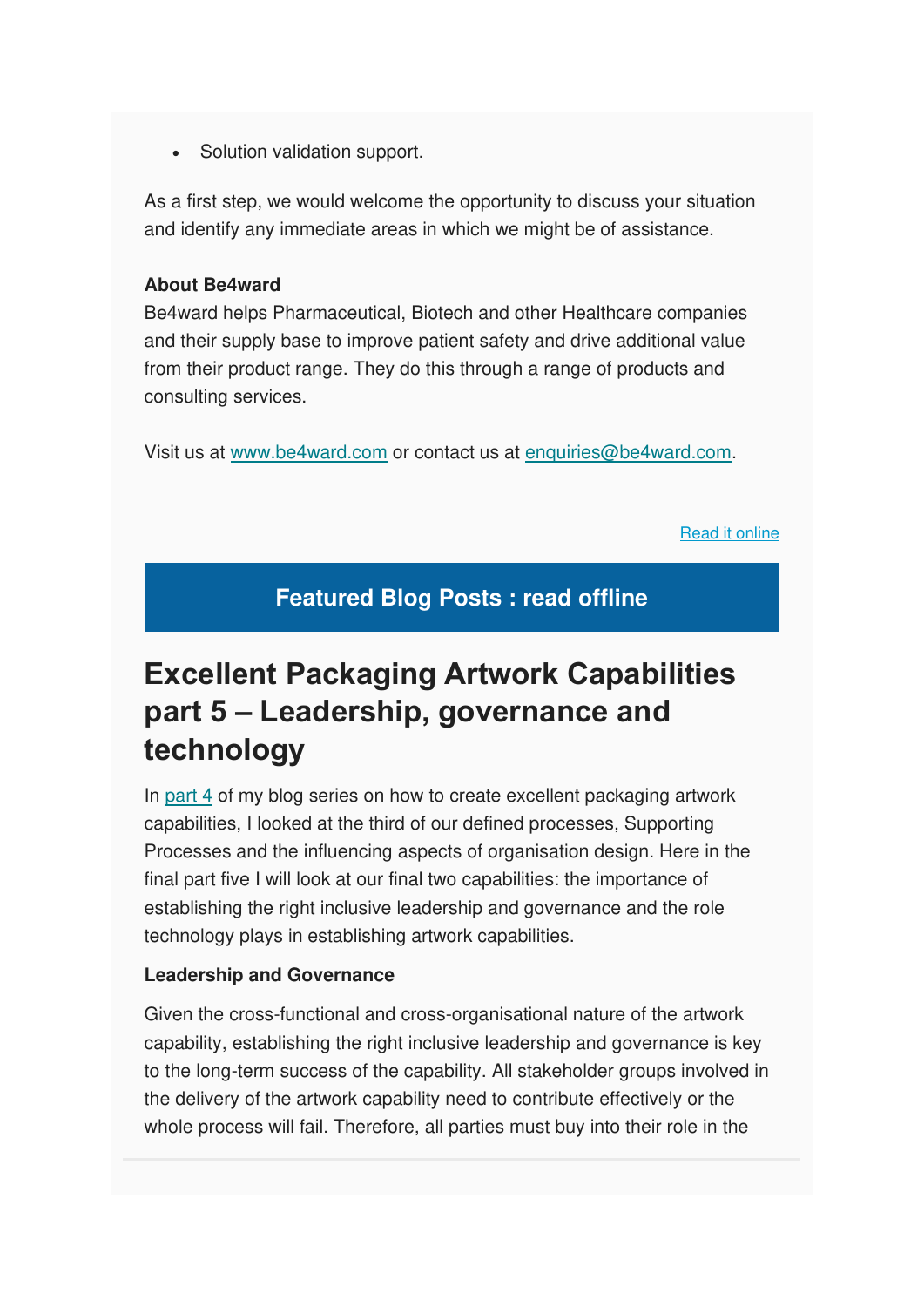process and actively contribute to it. This will rarely happen if they are simply passive bystanders in the design of the capability or the delivery of the resulting activities.

#### **The role of an Artwork Governance Team**

We would recommend establishing a cross-function governance team to steer the establishment, ongoing delivery and development of the overall artwork capability. This governance body should include membership from all stakeholder groups involved in the process, including, where appropriate, external service providers.

It is all too easy when forming and managing governance teams to focus on the steering and decision-making aspect of the activity. If you are not careful, this may result in the leadership responsibilities of the team being overlooked. The governance team needs to ensure that they provide leadership to the artwork function in a number of distinct ways. Firstly, they need to ensure that a vision and strategy for the artwork capability is developed, agreed across all impacted stakeholders and communicated effectively to the broader organisation. Secondly, they need to ensure that the journey to achieve this vision is structured and managed effectively and that progress is communicated to the wider organisation. Thirdly, the leadership of the governance team needs to manifest itself in decisive decision-making that supports the vision and goals of the artwork capability. Finally, the behaviours the leadership display need to actively model and support the key cultures that underpin the successful service delivery.

To support these leadership activities, some organisations purposefully put in place a number of key roles:

Senior sponsor – a senior member of staff who will represent and support the overall artwork capability at the highest levels in the organisation.

Governance team chairperson – the leader of the governance team who ensures that the governance team activities are managed effectively.

Artwork process owner – an individual who is responsible on a day-to-day basis for ensuring that the end-to-end artwork process operates effectively and that any improvements to the process are appropriately designed.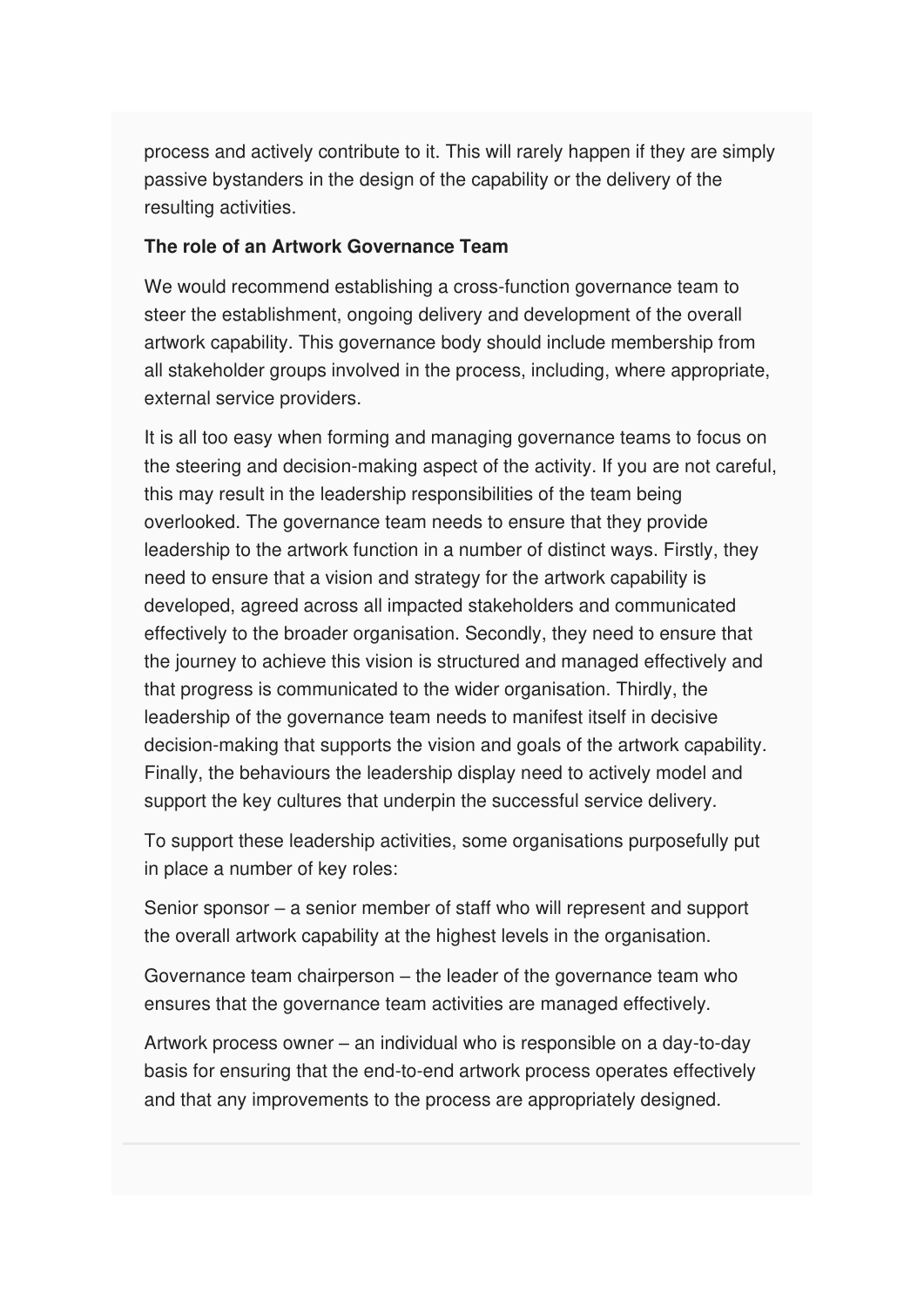With all of this in place on an ongoing basis, the artwork capability should remain effective and appropriate for an organisation over time.

### **Technology**

Technology is a necessary and useful part of any packaging labelling and artwork capability, indeed it is practically impossible to operate an artwork capability today without some elements of technology.

Technology helps address many issues which can lead to improvements in compliance, performance and cost. Some of these issues include:

- Eliminating human error, particularly prevalent in transcribing information and in proof reading
- Ensuring everyone has the right, up to date information available to them when they need it
- Ensuring process adherence
- Aiding coordination of the different people involved
- Helping individuals manage their own activities better
- Reducing lead times
- Reducing cost

Before I go on to discuss any specific IT capabilities, let me just pause to cover some of the potential downsides of technology. Before selecting and implementing any technology, the full implications and costs should be weighed against the benefits. Some of these costs include:

- Initial and ongoing cost of tools and software
- Systems maintenance and support capabilities
- User education, training and support capabilities
- Impact of the technology on other business processes

For the purpose of discussion here, I will break down the packaging, labelling and artwork related technology into a number of sub-groups. I will briefly describe each of them and you will find a more detailed discussion on each of them in our book, Developing and Sustaining Excellent Packaging Labelling and Artwork Capabilities. You should be aware that the solutions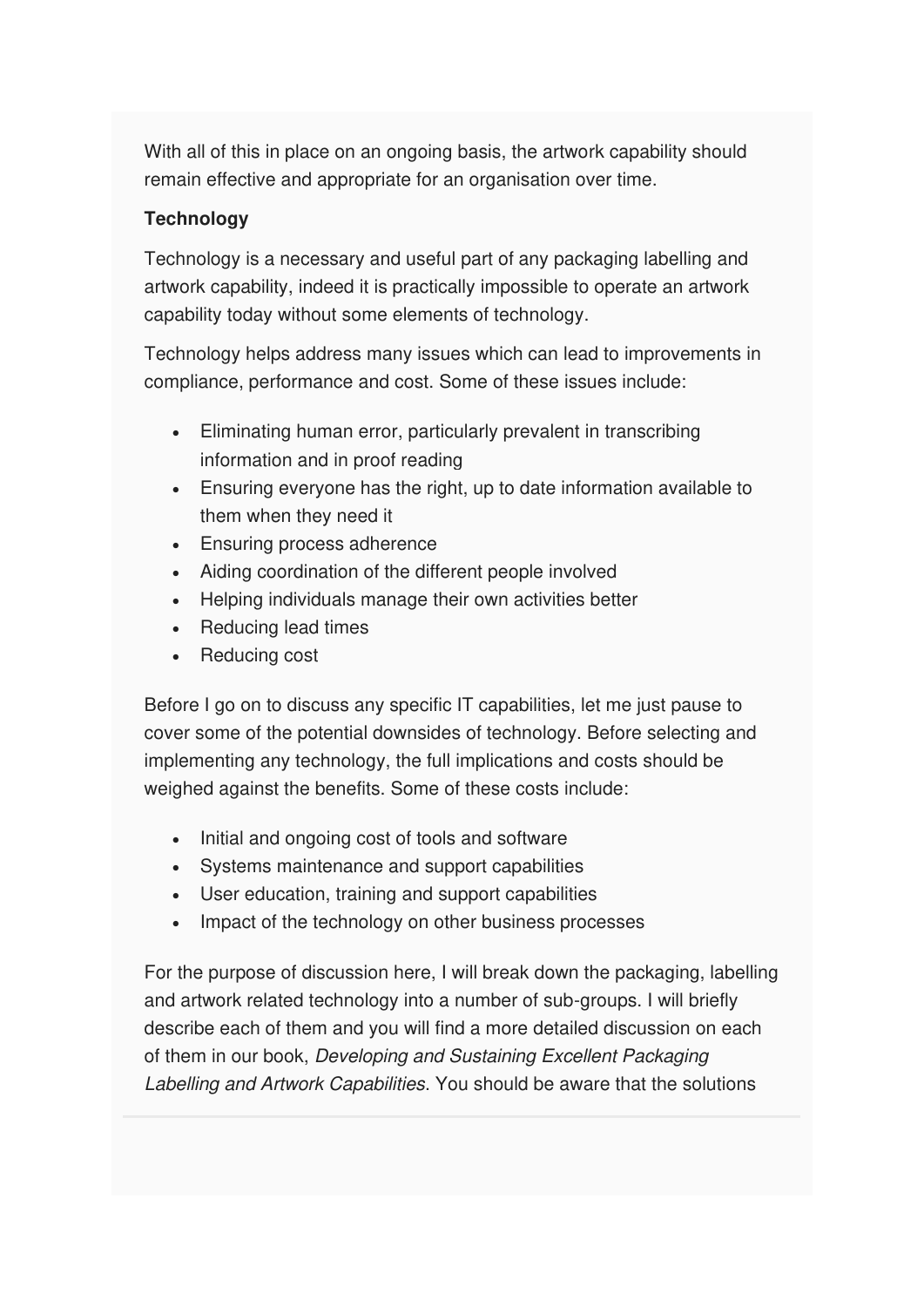available from different vendors often provide functionality that crosses two or more of these areas and I expect this trend will continue over time.

Artwork Creation: the tools necessary to create such things as documents, artworks, drawings, 3D visualisations and the associated components such as barcodes, Braille etc. generally, this technology is available off the shelf. The principle issue in implementing these tools is deciding and controlling which of the many configuration options are used.

Document Management: the tools necessary to securely store documents, ensure versions are managed effectively and that audit trails are maintained.

Translation Management: the tools necessary to efficiently and effectively manage the creation, storage and use of translations. Companies use everything from simple documents through to complex and sophisticated translation management solutions in this area.

Image Management: the tools necessary to ensure that what the user is looking at is a true representation of the underlying document. This includes such things as pdf creation, printing, electronic image presentation and colour management.

Collaborative Review & Approval: the tools necessary to allow individuals and groups to review individual documents, create and manage comments and ultimately securely approve documents. This area would include such things as electronic signature management.

Proofreading: tools that help users to proofread documents and their associated elements such as barcodes and Braille. Whilst very useful in reducing errors in artwork, it should be remembered that these tools are only aids to skilled proofreaders and need to be used with caution.

Change Control & Authorisation: the tools necessary to manage the definition and authorisation of changes in a compliant environment. The change control aspects of labelling and artwork changes will often be managed as part of a larger corporate change control system.

Bill of Material Management: whilst often not considered part of the labelling and artwork suite of tools, bill of material management systems are key to the success of labelling and artwork management at either end of the process. Initially, they are key in ensuring an accurate and comprehensive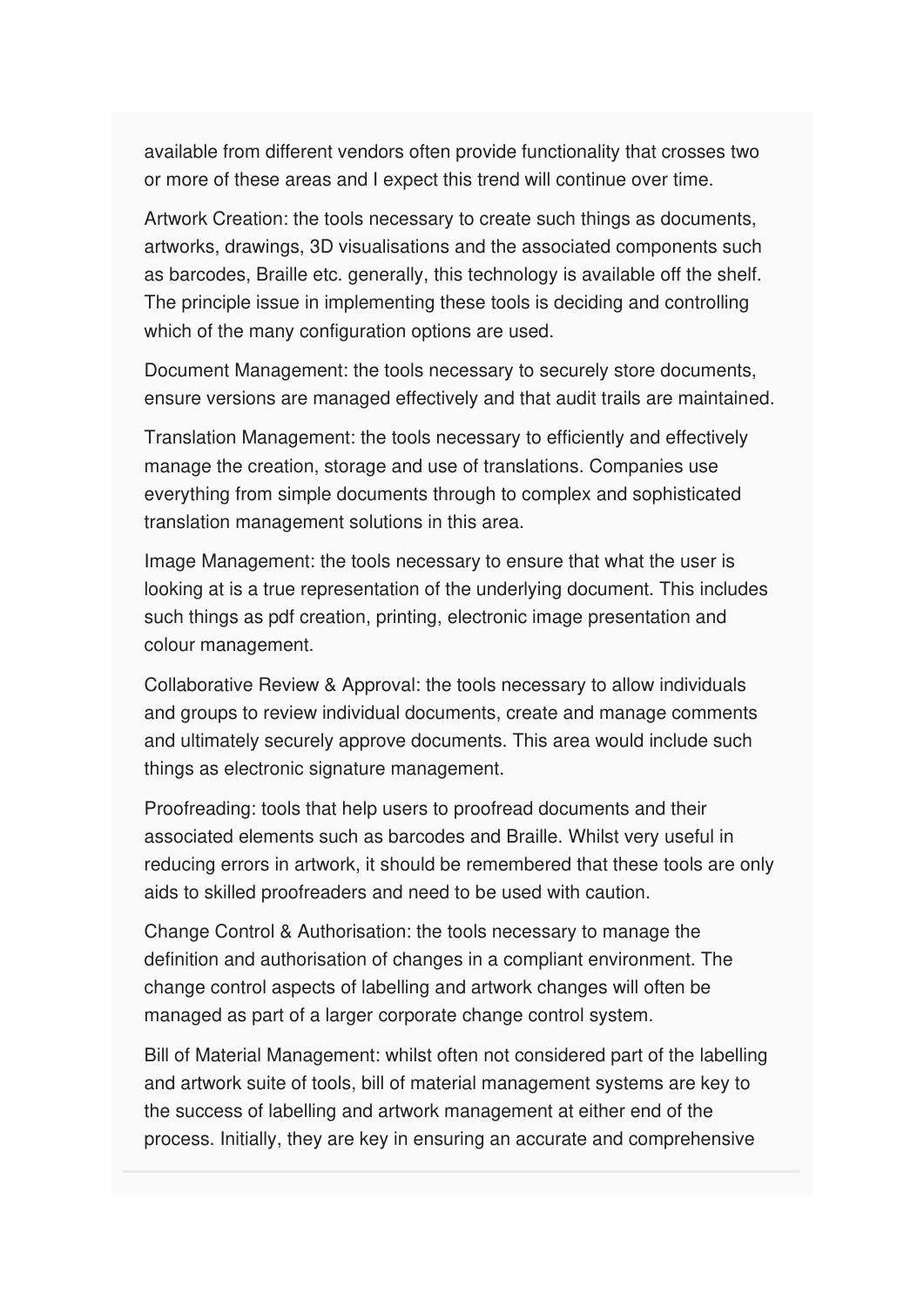impact assessment is carried out. At the end of the process, they are key to ensuring that the changed packaging components are implemented in a controlled way into production.

Planning and Work Management: tools such as workflow technology that allow activities to be planned and routed to the right individuals at the right moment. More sophisticated versions of these tools will have the ability to manage large numbers of individuals, locations, work teams and separate organisations.

Performance Management: the tools necessary to gather and report performance information across the end-to-end capability. Some organisations will use corporate business intelligence tools for this.

Forecasting and Budgeting: the tools used to help forecast workload, plan resource capacity and financial budgets.

Don't forget that many of these technology elements will need to be validated as the implication of their failure could impact artwork quality and therefore patient safety.

I will close with a word of caution when specifying, selecting and implementing technology which I have learned the hard way from experience. Many of the technology elements I have described have subtle interactions and dependencies with each other. Unless these dependencies are fully understood, it is very easy to make a change in one area that has an unforeseen and detrimental impact in another.

To help you with your artwork improvement programme, you can also find useful information in our book [Developing and Sustaining Excellent](https://www.amazon.co.uk/Developing-Sustaining-Excellent-Packaging-Capabilities-ebook/dp/B008GUX88C)  [Packaging Labelling and Artwork Capabilities](https://www.amazon.co.uk/Developing-Sustaining-Excellent-Packaging-Capabilities-ebook/dp/B008GUX88C)

Should you have any questions about this or any other of my blogs, or would simply like to request a copy of any of our publications, please don't hesitate to contact me directly on my email: [stephen.mcindoe@be4ward.com](mailto:stephen.mcindoe@be4ward.com)

[Read it online](https://www.be4ward.com/blogstephenmcindoe/2020/07/27/excellent-packaging-artwork-capabilities-part-5-leadership-governance-and-technology/)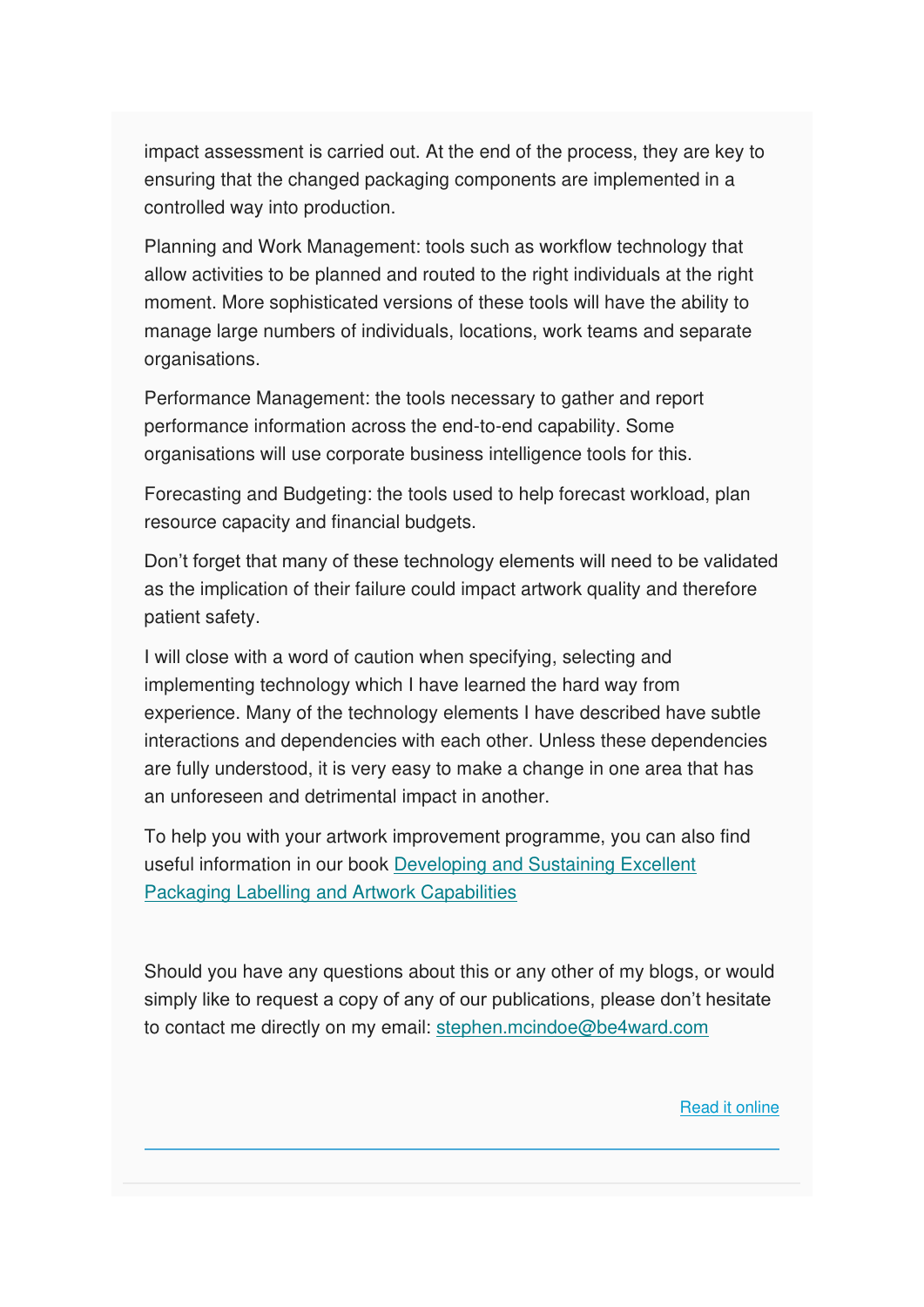# **Ensuring Effective Translations – Translation specifications**

#### [Andrew R Love](https://www.be4ward.com/blogandrewrlove/author/stefan/)

As we hit the halfway mark in this series of blogs covering the basics on Ensuring Effective Translations, the next set of tips guide you through establishing a set of standards for working with your translation provider.

#### **Translation standards**

Two notable standards for translations are: the European translation standard (CEN EN 15038) and the American translation standard (ASTM F 2575). Although these were developed independently, they fit together well. They both provide a set of rules and guidelines for how to approach and build your translation. The standards provide a wealth of valuable information drawn from numerous experts with significant experience of the topic. They cover such areas as:

- The selection of people involved and how to ensure the professional competency of translators and reviewers
- The requirements of quality management systems
- The need for effective project management
- How to manage the relationship with your translation service provider
- Processes and procedures you should implement for translating, checking, revising and reviewing to ensure effective translations
- The technical and linguistic aspects you should consider
- CEN EN 15038 also includes a series of annexes providing further information on many of the detailed requirements.

#### **The content of a specification**

As discussed already in this series, preparation is critical if you wish to receive an accurate translation. When purchasing any product or service it is essential that you have clear requirements defined that can be easily communicated to your chosen supplier. Typically, this would be called a specification. In the haste to deliver a translation quickly there is often a desire to cut corners at this stage and start translating before your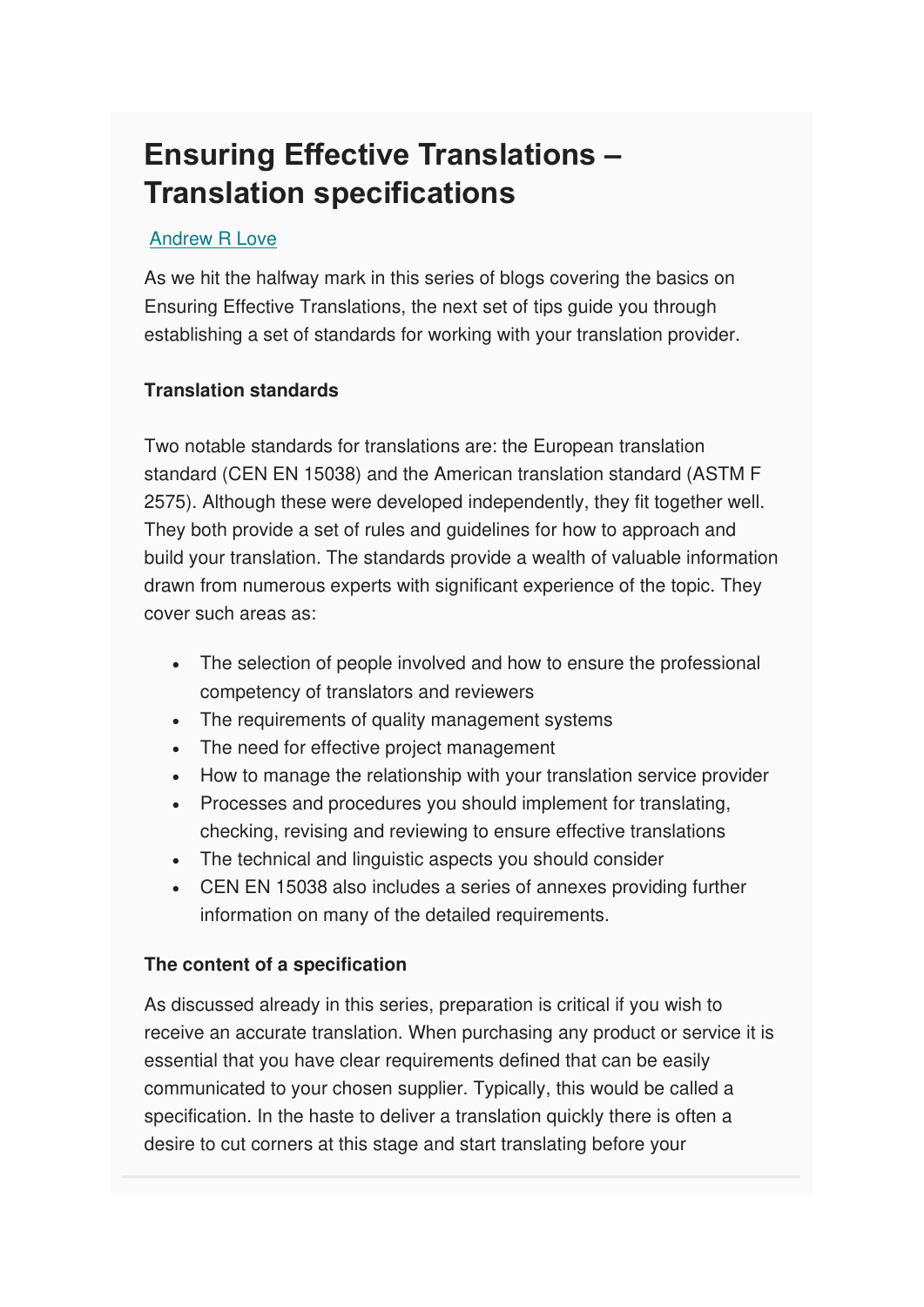requirements are fully thought out. This can be imprudent as this risks a greater degree of rework at the back of the process to sort out issues that weren't considered properly in the first place. This often leads to greater time being required for the project. The adage 'garbage in = garbage out' is applicable here.

The annexes in CEN EN 15038 list the typical contents of a specification and include:

- Source content and language
- Purpose of the translation
- Project registration/identification details and contacts
- Deadline
- Price and contractual terms
- Subject area and type of text
- Format (word processing file? XML?)
- Volume (how many words, characters, etc.)
- Target language and regional variation
- Key process steps to be followed and associated responsibilities
- Reference materials and style guides to be used
- **Measures**

Once you have defined your specification, it is then important to share with key stakeholders, reviewers and your service provider to ensure they all understand and agree on the content. This will help reduce the number of queries or changes you get as the document goes through review cycles. Your target should be right first time.

In the next blog we will look at the sixth step – Briefing your Translation Provider, examining how you instruct the translation provider to undertake the project you want translated.

Should you have any questions about this or any of my other blogs, if you would like to discuss the artwork processes within your company or would simply like to request a copy of my booklets, please don't hesitate to contact me directly on my email [Andrew.love@be4ward.com](mailto:Andrew.love@be4ward.com)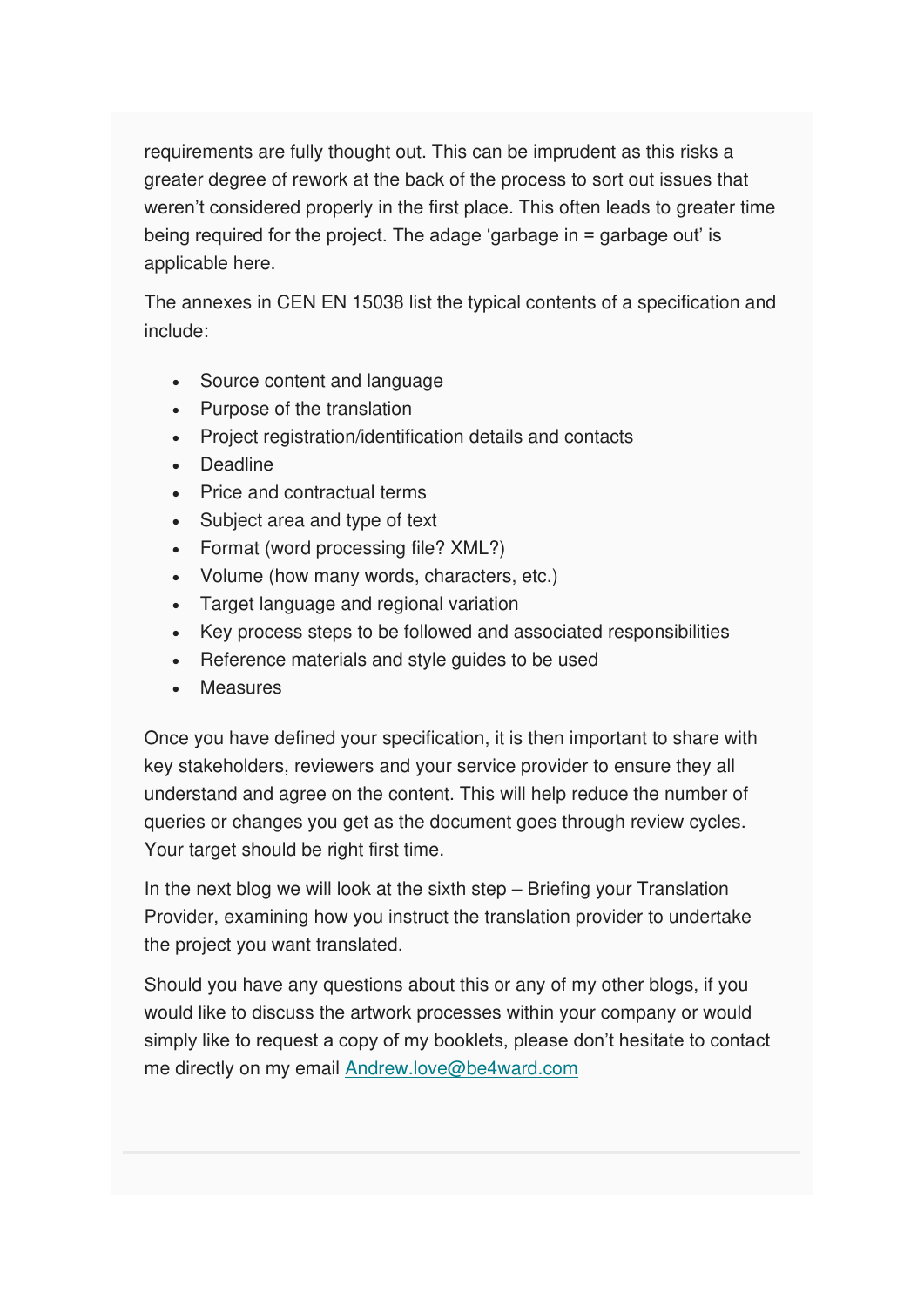# **Ensuring Effective Translations – Briefing Your Translation Provider**

#### [Andrew R Love](https://www.be4ward.com/blogandrewrlove/author/stefan/)

Continuing this series of blogs expanding on Ensuring Effective Translations, the next set of tips are to help you make sure that the information you are giving to your service provider is well organised and clear.

#### **Ensure there is a comprehensive instruction to the translation provider**

The preparation of the specification discussed in the previous blog is the starting point for briefing your service provider. Key things for the service provider are an understanding of the target country, language and dialect(s), the audience, the timelines, the formats and key instructions that you want followed. This is all part of your specification.

Keep your service provider up to date with your project and any potential changes that might happen. This allows them to prepare and be more responsive.

#### **Organise your file submissions**

To ensure the most effective use of your service provider, don't just send through all of the materials you may have. Make sure that you have organised your materials to help them. Include all the relevant files in a logical order and don't include any materials that you don't want translated. This saves the translator time and effort by not having to sift through materials looking for relevant content or translating material that you don't need. If the translator has to sort your documentation it will likely delay your project.

Also provide files in a suitable format. Whilst most translation service providers can handle many formats it takes longer to translate from hard copy.

#### **Tell the translator what it's for**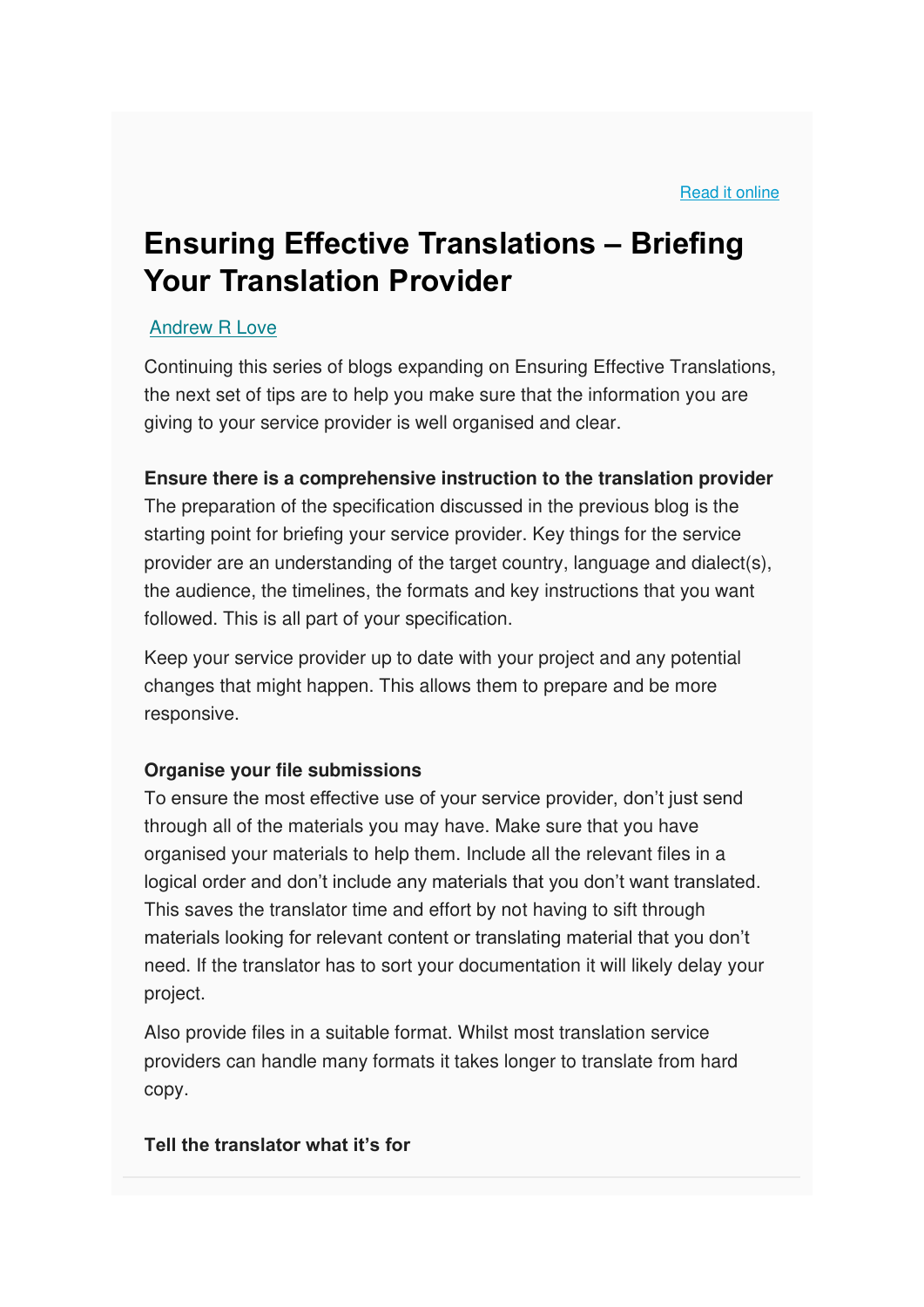Different types of document need different styles of translations. A technical article is not a travel brochure and a press release requires a different style from a legal contract. It is therefore essential to be clear with your translation provider what the translation is for and your expectations for tone, word choice, sentence length, phrasing and degree of formality.

You also need to inform your translation provider about your target audience. Different age groups and education backgrounds in your target audiences will require different approaches and tone.

If your translation is a technical subject, it is important that your translation provider understands the subject. They need to articulate the subject accurately in a way that is clear and readable to the audience, therefore, translators familiar with the subject are likely to produce better text.

An experienced translator is likely to ask for such information and the different requirements in quality have a direct effect on the cost and completion times. For many translations, the successful expression of the meaning is more important than an exact translation of the source text, so the translation provider has to make difficult decisions on the style and meaning. As your translation provider gains understanding of your business strategy, products, audiences and preferences, the better their translations will be. If your translation provider is not comfortable with your subjects and audiences, it is time to change your supplier. You need your foreign language text to have the maximum impact and a provider that can deliver that.

#### **Provide all the details to your translator**

The more information your translation provider has, the better prepared they can be and the better service you will receive. The greater the clarity of the brief, the more chance there is of choosing a translator who has the appropriate experience in the area.

We have discussed already ensuring the translation provider knows the intended audience, use, style etc. of your translation, but you also need to think about the quality criteria that have to be met. Some of the questions you need to consider are: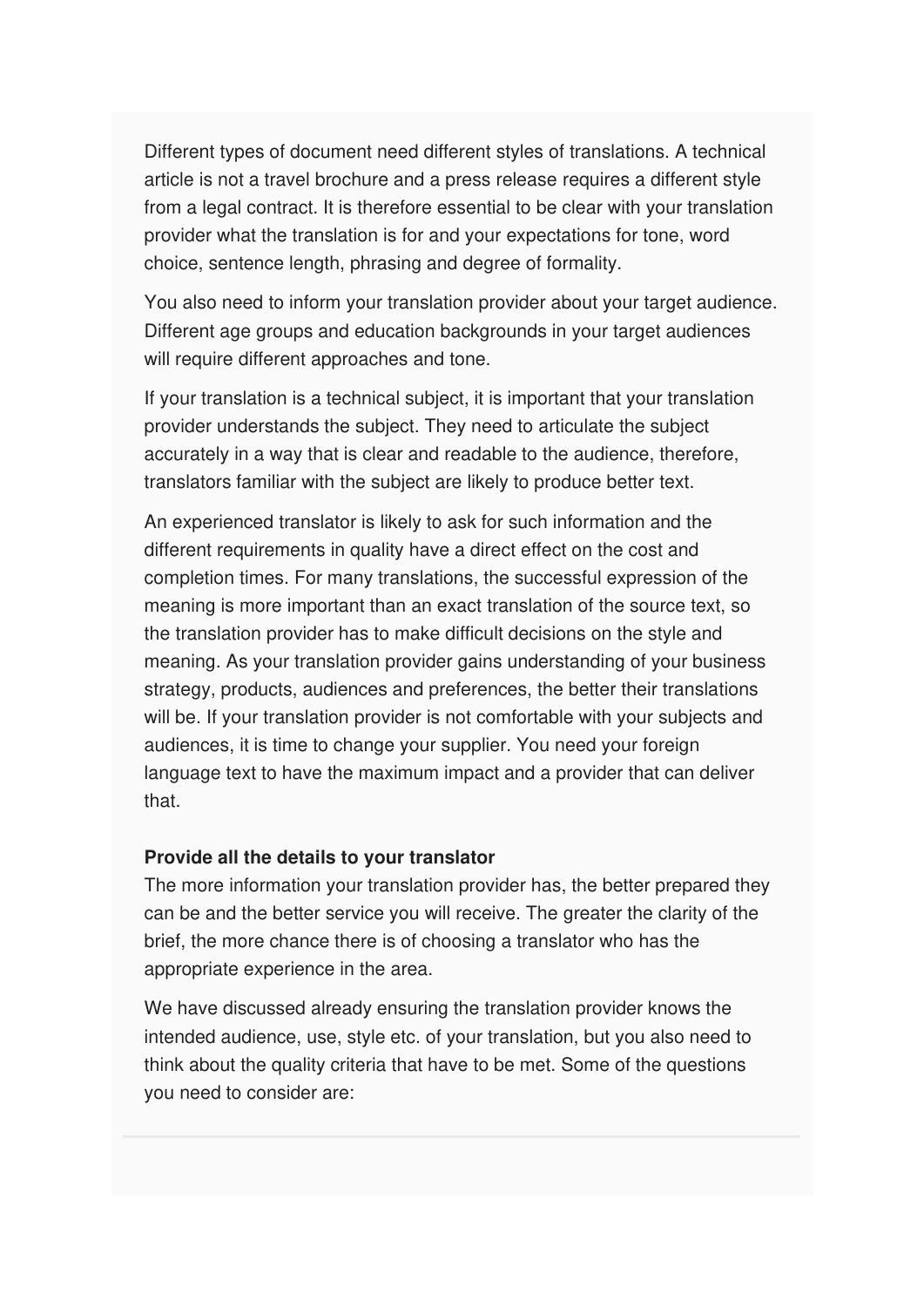Will a second translator be involved in the editing or proofreading? Is it the client's responsibility, or will a separate reviewer be assigned? The quality of the translated text will be much better if it is reviewed and enhanced by a second translator and in some cases this quality control is a must. However, it may cost extra or have an effect on deadlines so this must be agreed upfront with your translation provider.

Is the overseas representative for your company going to have a look at it as well?

If yes, at what stage of the process would this take place?

Who is responsible for managing this, the translation provider or yourself?

What will be the format of the final file (PDF etc.), and how will the translation company deliver the file?

Who will ensure that all corrections are incorporated and how many revision cycles are included in the price?

How do you want to communicate revision requirements to the translation provider?

Finally, it is worth considering what happens to the text after it has been translated. If post-translation work, such as typesetting, is required for the project, it is possible for some translation companies to undertake this as well. Similarly if the translation is required for recorded speech, the translation company may have services to provide this.

In the next post we will look at the seventh step – Preparing Your Translations; tips to ensure that the translation provider has everything in order.

Should you have any questions about this or any of my other blogs, if you would like to discuss the artwork processes within your company or would simply like to request a copy of my booklets, please don't hesitate to contact me directly on my email [Andrew.love@be4ward.com](mailto:Andrew.love@be4ward.com)

[Read it online](https://www.be4ward.com/blogandrewrlove/2020/09/28/ensuring-effective-translations-briefing-your-translation-provider/)